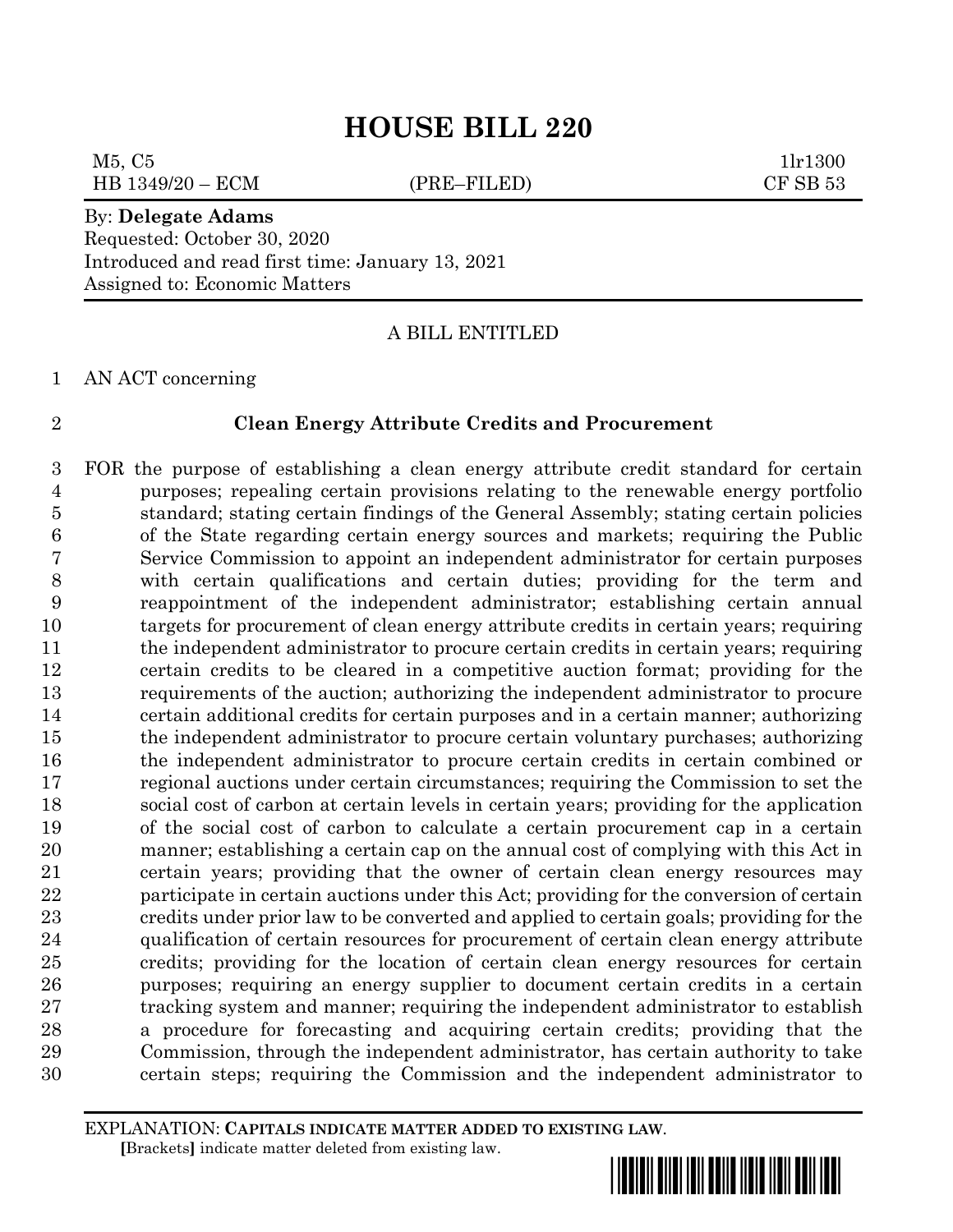develop a certain program in a certain manner; authorizing the independent 2 administrator to recover certain costs in a certain manner; requiring all electricity suppliers in the State to procure certain credits in accordance with certain requirements; establishing certain procedures for applying certain self–supply electricity to certain procurement obligations; authorizing certain persons to submit certain bids as a voluntary buyer; requiring the independent administrator to conduct certain clean energy attribute credit procurement auctions in certain manners for certain years and durations; authorizing the owner of a new clean energy resource to secure certain commitments over a term of years in a certain manner; providing for the conduct of certain auctions during a certain transition period; providing that the results of certain auctions are subject to the approval of 12 the independent administrator; requiring certain buyers to be responsible for certain payments; providing for the methods of enforcement of certain provisions of law; providing for the construction of this Act; repealing a certain requirement regarding oversight of compliance with certain solar requirements; making conforming changes; defining certain terms and altering certain definitions; providing that existing obligations or contract rights may not be impaired by this Act; making the provisions of this Act severable; providing for a delayed effective date; and generally relating to the competitive clean energy attribute credit standard.

- BY repealing
- Article Public Utilities
- 22 Section  $7-701(g)$ , (m), (n), (p), and (p-1),  $7-702$  through  $7-704.2$ , and  $7-705$
- Annotated Code of Maryland
- (2020 Replacement Volume and 2020 Supplement)
- BY renumbering
- Article Public Utilities
- Section 7–701(c), (d), (e), (f), (h) through (l), (o), and (q) through (t) and 7–706, respectively
- 29 to be Section  $7-701(g)$ , (h), (j), (m), (n), (o) through (r), (s), and (u) through (x) and 7–707, respectively
- Annotated Code of Maryland
- (2020 Replacement Volume and 2020 Supplement)
- BY repealing and reenacting, without amendments,
- Article Public Utilities
- Section 7–701(a) and (b)
- Annotated Code of Maryland
- (2020 Replacement Volume and 2020 Supplement)
- BY adding to
- Article Public Utilities
- Section 7–701(c) through (f), (i), (k), (l), and (t) and 7–702 through 7–706
- Annotated Code of Maryland
- (2020 Replacement Volume and 2020 Supplement)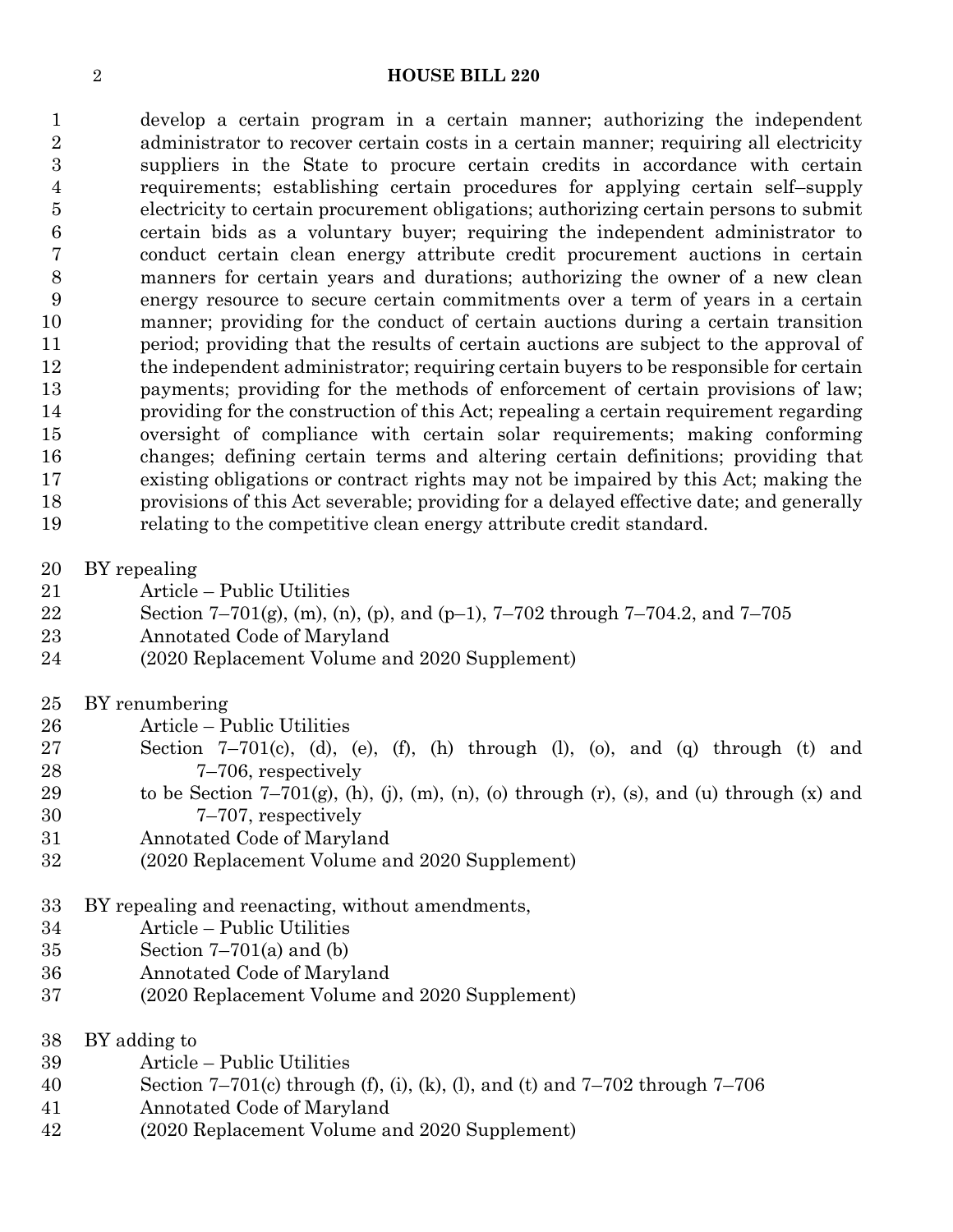- BY repealing and reenacting, without amendments,
- Article Public Utilities
- 3 Section  $7-701(g)$ , (h), (j), (m) through (p), (r), (s), and (u) through (x)
- Annotated Code of Maryland
- (2020 Replacement Volume and 2020 Supplement)
- (As enacted by Section 2 of this Act)
- BY repealing and reenacting, with amendments,
- Article Public Utilities
- Section 7–701(q) and 7–707
- Annotated Code of Maryland
- (2020 Replacement Volume and 2020 Supplement)
- (As enacted by Section 2 of this Act)
- BY repealing and reenacting, with amendments,
- Article Public Utilities
- Section 7–708 through 7–711 and 7–713
- Annotated Code of Maryland
- (2020 Replacement Volume and 2020 Supplement)
- SECTION 1. BE IT ENACTED BY THE GENERAL ASSEMBLY OF MARYLAND, That Section(s) 7–701(g), (m), (n), (p), and (p–1), 7–702 through 7–704.2, and 7–705 of Article – Public Utilities of the Annotated Code of Maryland be repealed.
- SECTION 2. AND BE IT FURTHER ENACTED, That Section(s) 7–701(c), (d), (e), 22 (f), (h) through (l), (o), and (q) through (t) and  $7-706$ , respectively, of Article – Public 23 Utilities of the Annotated Code of Maryland be renumbered to be Section(s)  $7-701(g)$ , (h), 24 (j), (m), (n), (o) through (r), (s), and (u) through (x) and  $7-707$ , respectively.
- SECTION 3. AND BE IT FURTHER ENACTED, That the Laws of Maryland read as follows:
- 

# **Article – Public Utilities**

- 7–701.
- (a) In this subtitle the following words have the meanings indicated.
- (b) "Administration" means the Maryland Energy Administration.
- **(C) "BATTERY STORAGE PROJECT" MEANS A PROJECT DESIGNED TO ABSORB, STORE, AND DISCHARGE ELECTRIC ENERGY GENERATED FROM A CLEAN ENERGY RESOURCE.**
- **(D) "CARBON CAPTURE RESOURCE" MEANS AN ELECTRIC GENERATING FACILITY THAT:**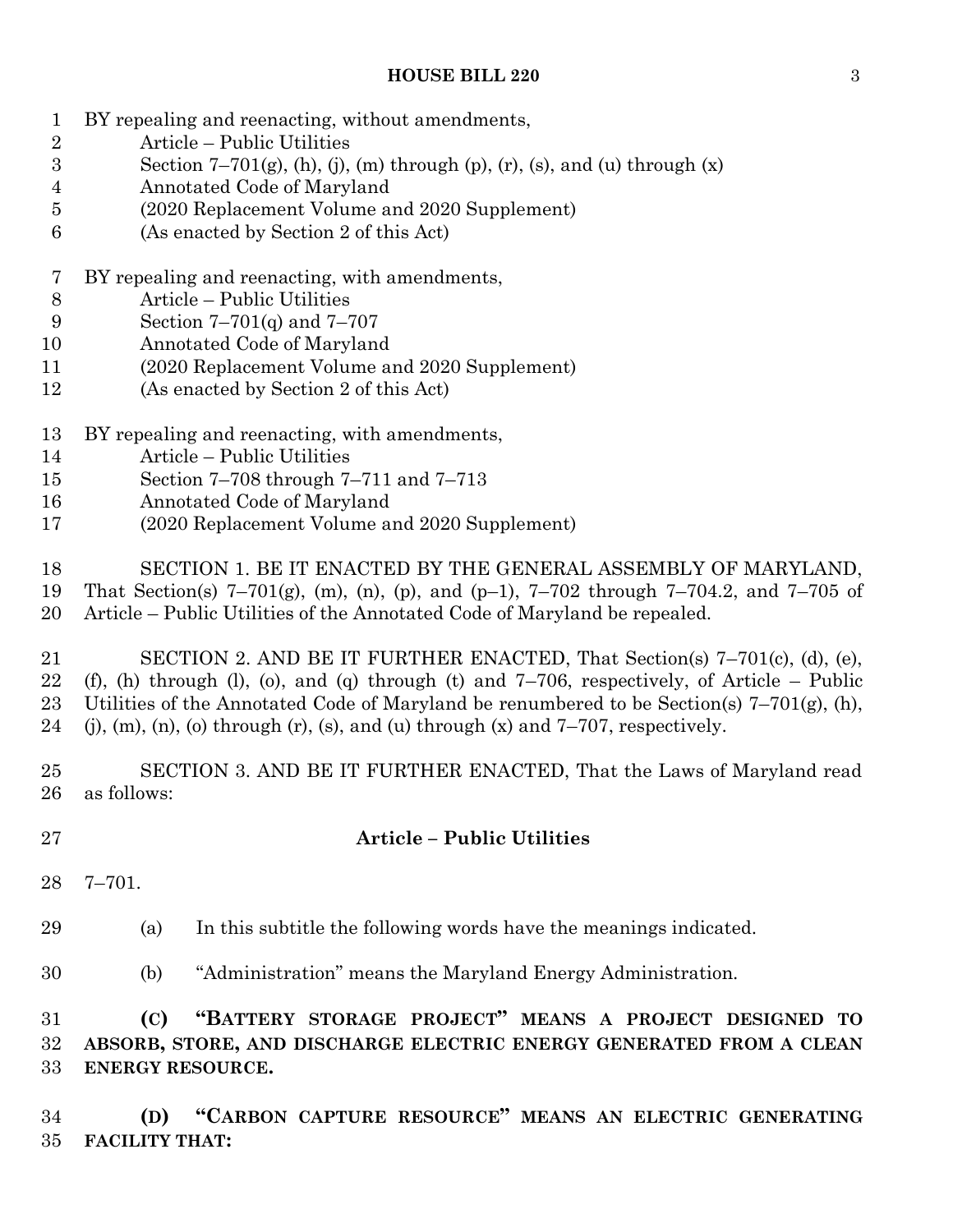**(1) USES FOSSIL FUELS AS A FEEDSTOCK; AND (2) CAPTURES AND SEQUESTERS CARBON DIOXIDE EMISSIONS SO THAT NET CARBON DIOXIDE EMISSIONS ARE REDUCED TO BELOW 20% OF THE EMISSIONS RATE OF A NEW NATURAL GAS COMBINED CYCLE PLANT. (E) (1) "CLEAN ENERGY ATTRIBUTE CREDIT" OR "CREDIT" MEANS A CREDIT EQUAL TO THE ENVIRONMENTAL ATTRIBUTES OF 1 MEGAWATT–HOUR OF ENERGY REDUCTION OR GENERATION PRODUCED FROM A CLEAN ENERGY RESOURCE. (2) "CLEAN ENERGY ATTRIBUTE CREDIT" DOES NOT INCLUDE THE PHYSICAL ENERGY PRODUCTION OF THE ENERGY. (F) "CLEAN ENERGY RESOURCE" MEANS: (1) A BATTERY STORAGE PROJECT; (2) A CARBON CAPTURE RESOURCE; (3) A NUCLEAR RESOURCE; (4) A QUALIFIED OFFSHORE WIND PROJECT; (5) A TIER 1 RENEWABLE SOURCE; (6) A TIER 2 RENEWABLE SOURCE; OR (7) ANY OTHER RESOURCES THAT THE COMMISSION APPROVES AS PRODUCING NET ZERO–CARBON EMISSION ENERGY.** (g) "Fund" means the Maryland Strategic Energy Investment Fund established under § 9–20B–05 of the State Government Article. (h) "Geothermal heating and cooling system" means a system that: (1) exchanges thermal energy from groundwater or a shallow ground source to generate thermal energy through a geothermal heat pump or a system of geothermal heat pumps interconnected with any geothermal extraction facility that is: (i) a closed loop or a series of closed loop systems in which fluid is permanently confined within a pipe or tubing and does not come in contact with the outside environment; or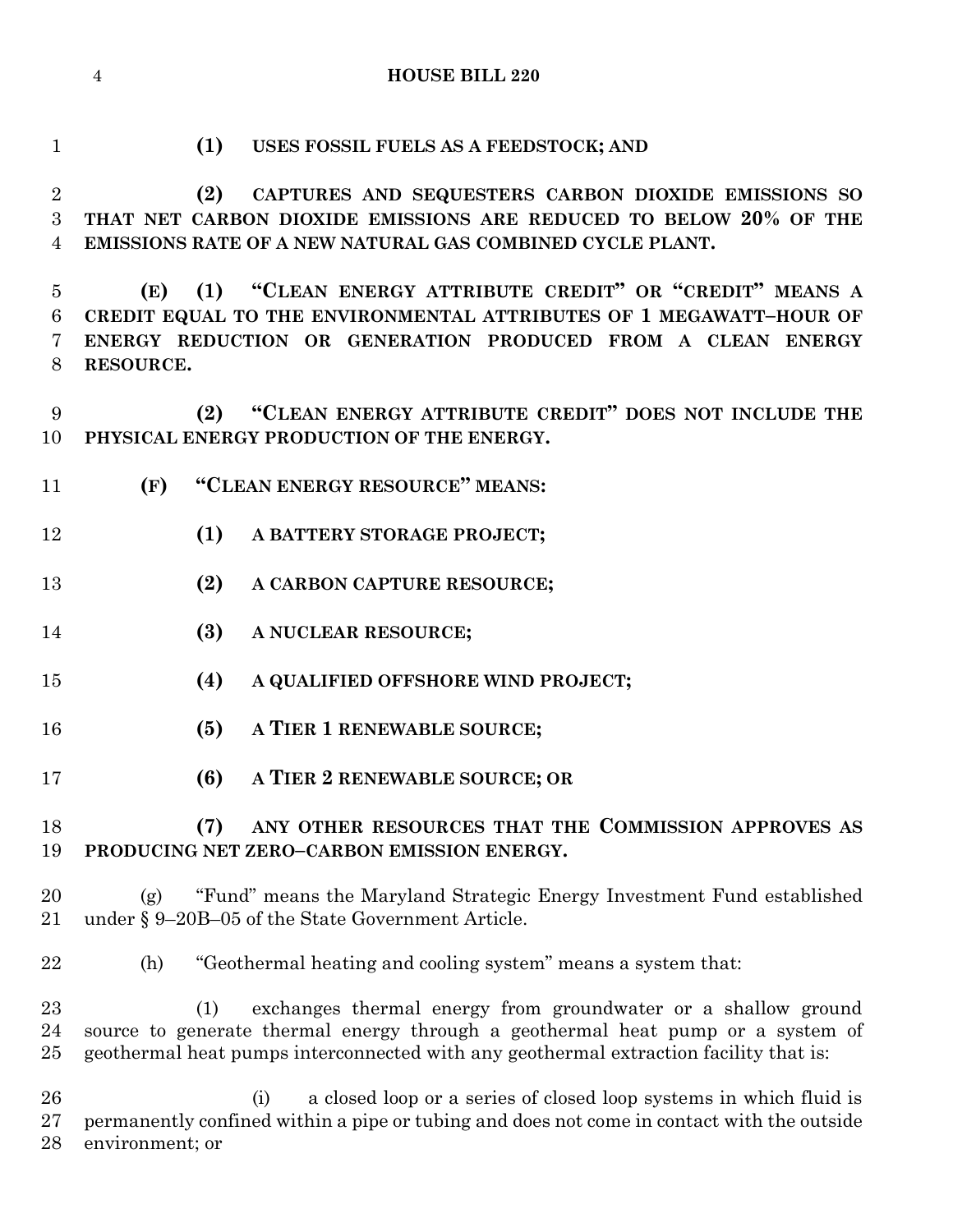(ii) an open loop system in which ground or surface water is circulated in an environmentally safe manner directly into the facility and returned to the same aquifer or surface water source;

- (2) meets or exceeds the current federal Energy Star product specification standards;
- (3) replaces or displaces inefficient space or water heating systems whose primary fuel is electricity or a nonnatural gas fuel source;
- (4) replaces or displaces inefficient space cooling systems that do not meet federal Energy Star product specification standards;
- (5) is manufactured, installed, and operated in accordance with applicable government and industry standards; and
- (6) does not feed electricity back to the grid.

# **(I) "INDEPENDENT ADMINISTRATOR" MEANS A QUALIFIED PERSON THAT THE COMMISSION APPOINTS TO CONDUCT CLEAN ENERGY AUCTIONS UNDER THIS SUBTITLE.**

 (j) "Industrial process load" means the consumption of electricity by a manufacturing process at an establishment classified in the manufacturing sector under the North American Industry Classification System, Codes 31 through 33.

# **(K) "NEW CLEAN ENERGY RESOURCE" MEANS A CLEAN ENERGY RESOURCE THAT HAS NOT YET BEGUN OPERATION AS OF THE FIRST TIME THAT THE RESOURCE COMMITS TO SELL CLEAN ENERGY ATTRIBUTE CREDITS WITHIN A CLEAN ENERGY ATTRIBUTE CREDIT PROCUREMENT AUCTION.**

# **(L) "NUCLEAR RESOURCE" MEANS A RESOURCE THAT PRODUCES ELECTRICITY FROM NUCLEAR FISSION.**

 (m) "Offshore wind energy" means energy generated by a qualified offshore wind project.

- (n) "Old growth timber" means timber from a forest:
- (1) at least 5 acres in size with a preponderance of old trees, of which the oldest exceed at least half the projected maximum attainable age for the species; and
- 
- (2) that exhibits several of the following characteristics:
- 
- (i) shade–tolerant species are present in all age and size classes;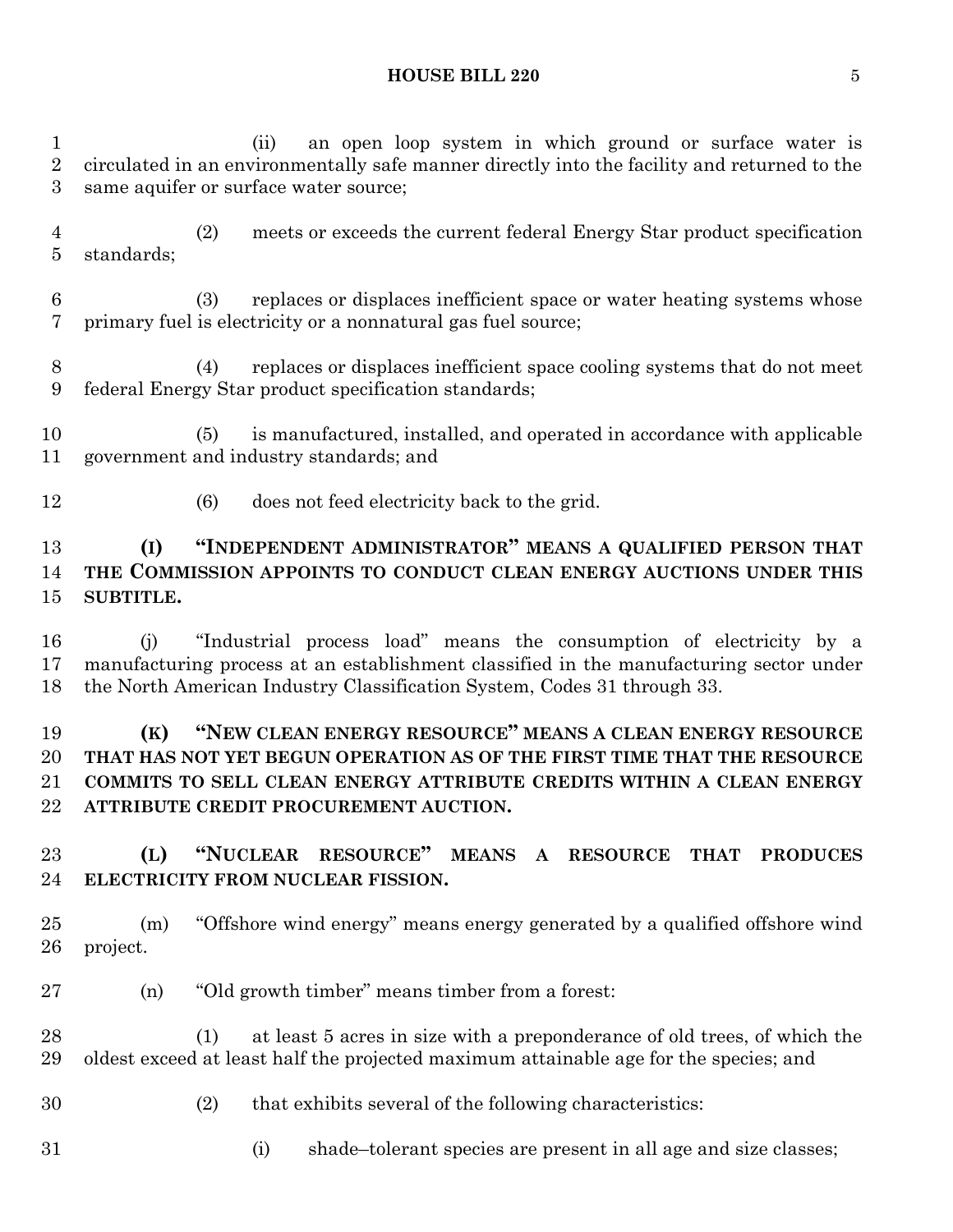(ii) randomly distributed canopy gaps are present; (iii) a high degree of structural diversity characterized by multiple growth layers reflecting a broad spectrum of ages is present; (iv) an accumulation of dead wood of varying sizes and stages of decomposition accompanied by decadence in live dominant trees is present; and (v) pit and mound topography can be observed. (o) "PJM region" means the control area administered by the PJM Interconnection, as the area may change from time to time. (p) "Poultry litter" means the fecal and urinary excretions of poultry, including wood shavings, sawdust, straw, rice hulls, and other bedding material for the disposition of manure. (q) "Qualified offshore wind project" means a wind turbine electricity generation facility, including the associated transmission–related interconnection facilities and equipment, that: (1) is located **NOT LESS THAN 10 MILES OFF THE COAST OF THE STATE** on the outer continental shelf of the Atlantic Ocean in an area that the United States Department of the Interior designates for leasing after coordination and consultation with the State in accordance with § 388(a) of the Energy Policy Act of 2005; and (2) interconnects to the PJM Interconnection grid at a point located on the Delmarva Peninsula. (r) (1) "Qualifying biomass" means a nonhazardous, organic material that is available on a renewable or recurring basis, and is: (i) waste material that is segregated from inorganic waste material and is derived from sources including: 1. except for old growth timber, any of the following forest–related resources: 27 A. mill residue, except sawdust and wood shavings; 28 B. precommercial soft wood thinning; 29 C. slash; D. brush; or

**HOUSE BILL 220**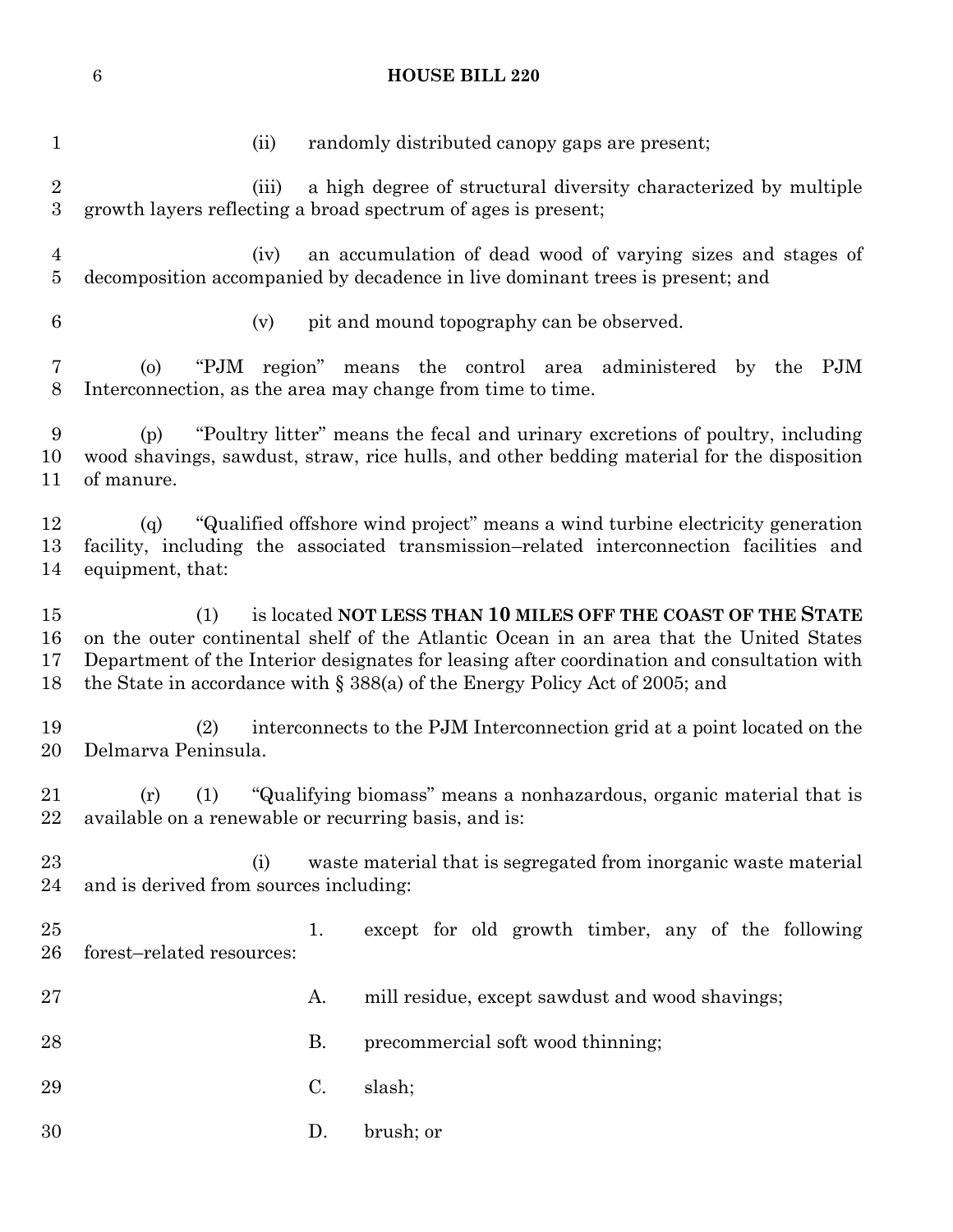| $\mathbf{1}$                            | Е.<br>yard waste;                                                                                                                                                                                                                |
|-----------------------------------------|----------------------------------------------------------------------------------------------------------------------------------------------------------------------------------------------------------------------------------|
| $\overline{2}$                          | 2.<br>a pallet, crate, or dunnage;                                                                                                                                                                                               |
| $\boldsymbol{3}$<br>$\overline{4}$<br>5 | agricultural and silvicultural sources, including tree<br>3.<br>crops, vineyard materials, grain, legumes, sugar, and other crop by-products or residues;<br>or                                                                  |
| $\,6$<br>7                              | gas produced from the anaerobic decomposition of animal<br>4.<br>waste or poultry waste; or                                                                                                                                      |
| 8<br>9                                  | a plant that is cultivated exclusively for purposes of being used<br>(ii)<br>at a Tier 1 renewable source or a Tier 2 renewable source to produce electricity.                                                                   |
| 10<br>11                                | "Qualifying biomass" includes biomass listed in paragraph (1) of this<br>(2)<br>subsection that is used for co-firing, subject to $\S 7-704(d)$ of this subtitle.                                                                |
| 12                                      | (3)<br>"Qualifying biomass" does not include:                                                                                                                                                                                    |
| 13                                      | (i)<br>unsegregated solid waste or postconsumer wastepaper; or                                                                                                                                                                   |
| 14                                      | (ii)<br>an invasive exotic plant species.                                                                                                                                                                                        |
| 15<br>16                                | "Renewable on-site generator" means a person who generates electricity on<br>(s)<br>site from a Tier 1 renewable source or a Tier 2 renewable source for the person's own use.                                                   |
| 17<br>18<br>19                          | "SOCIAL COST OF CARBON" MEANS THE FACTOR ESTABLISHED BY THE<br>(T)<br>COMMISSION UNDER $\S$ 7-704(H) OF THIS SUBTITLE TO ADJUST THE CAP ON THE<br>ANNUAL COST OF COMPLYING WITH THIS SUBTITLE.                                   |
| 20                                      | (u) (1) "Solar water heating system" means a system that:                                                                                                                                                                        |
| 21<br>22<br>$23\,$                      | consists of glazed liquid-type flat-plate or tubular solar<br>(i)<br>collectors or concentrating solar thermal collectors as defined and certified to the OG-100<br>standard of the Solar Ratings and Certification Corporation; |
| 24<br>$25\,$                            | generates energy using solar radiation for the purpose of heating<br>(ii)<br>water; and                                                                                                                                          |
| 26                                      | does not feed electricity back to the electric grid.<br>(iii)                                                                                                                                                                    |
| $27\,$<br>28                            | "Solar water heating system" does not include a system that generates<br>(2)<br>energy using solar radiation for the sole purpose of heating a hot tub or swimming pool.                                                         |
| 29                                      | "Thermal biomass system" means a system that:<br>(v)                                                                                                                                                                             |
| 30                                      | (1)<br>uses:                                                                                                                                                                                                                     |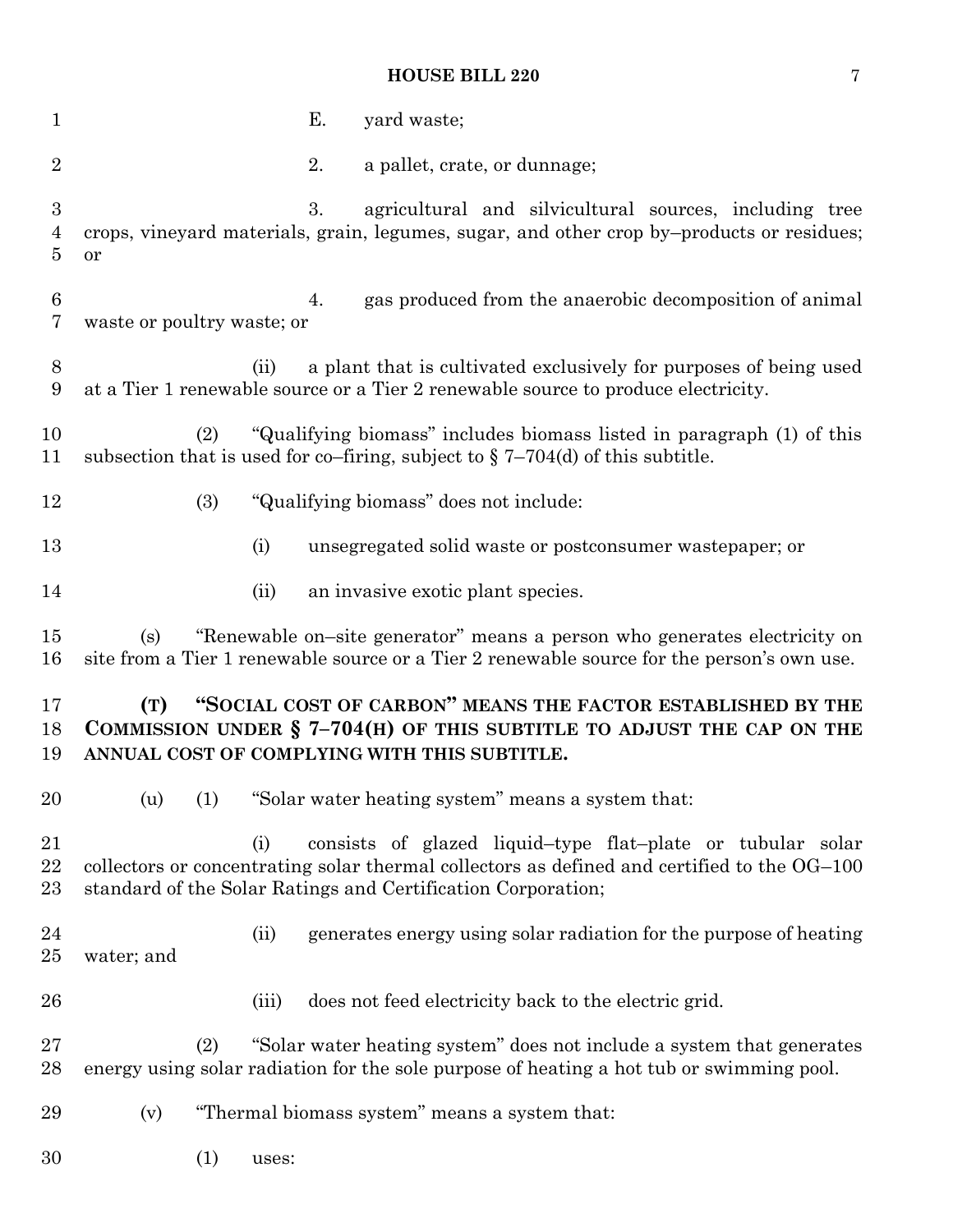| 1<br>$\overline{2}$                |                        |      | primarily animal manure, including poultry litter,<br>(i)<br>and<br>associated bedding to generate thermal energy; and                                            |
|------------------------------------|------------------------|------|-------------------------------------------------------------------------------------------------------------------------------------------------------------------|
| $\boldsymbol{3}$<br>$\overline{4}$ | feedstock;             |      | food waste or qualifying biomass for the remainder of the<br>(ii)                                                                                                 |
| 5                                  |                        | (2)  | is used in the State; and                                                                                                                                         |
| $\boldsymbol{6}$<br>7              |                        | (3)  | complies with all applicable State and federal statutes and regulations,<br>as determined by the appropriate regulatory authority.                                |
| 8<br>$\boldsymbol{9}$              | (w)<br>sources:        |      | "Tier 1 renewable source" means one or more of the following types of energy                                                                                      |
| 10<br>11                           | water heating systems; | (1)  | solar energy, including energy from photovoltaic technologies and solar                                                                                           |
| 12                                 |                        | (2)  | wind;                                                                                                                                                             |
| 13                                 |                        | (3)  | qualifying biomass;                                                                                                                                               |
| 14<br>15                           |                        | (4)  | methane from the anaerobic decomposition of organic materials in a<br>landfill or wastewater treatment plant;                                                     |
| 16<br>17                           |                        | (5)  | geothermal, including energy generated through geothermal exchange<br>from or thermal energy avoided by, groundwater or a shallow ground source;                  |
| 18<br>19                           | differences;           | (6)  | ocean, including energy from waves, tides, currents, and thermal                                                                                                  |
| 20<br>21                           |                        | (7)  | a fuel cell that produces electricity from a Tier 1 renewable source<br>under item $(3)$ or $(4)$ of this subsection;                                             |
| 22<br>23                           |                        | (8)  | a small hydroelectric power plant of less than 30 megawatts in capacity<br>that is licensed or exempt from licensing by the Federal Energy Regulatory Commission; |
| 24                                 |                        | (9)  | poultry litter-to-energy;                                                                                                                                         |
| 25                                 |                        | (10) | waste-to-energy;                                                                                                                                                  |
| 26                                 |                        | (11) | refuse-derived fuel; and                                                                                                                                          |
| 27                                 |                        | (12) | thermal energy from a thermal biomass system.                                                                                                                     |
| 28<br>29                           | (x)<br>generation.     |      | "Tier 2 renewable source" means hydroelectric power other than pump storage                                                                                       |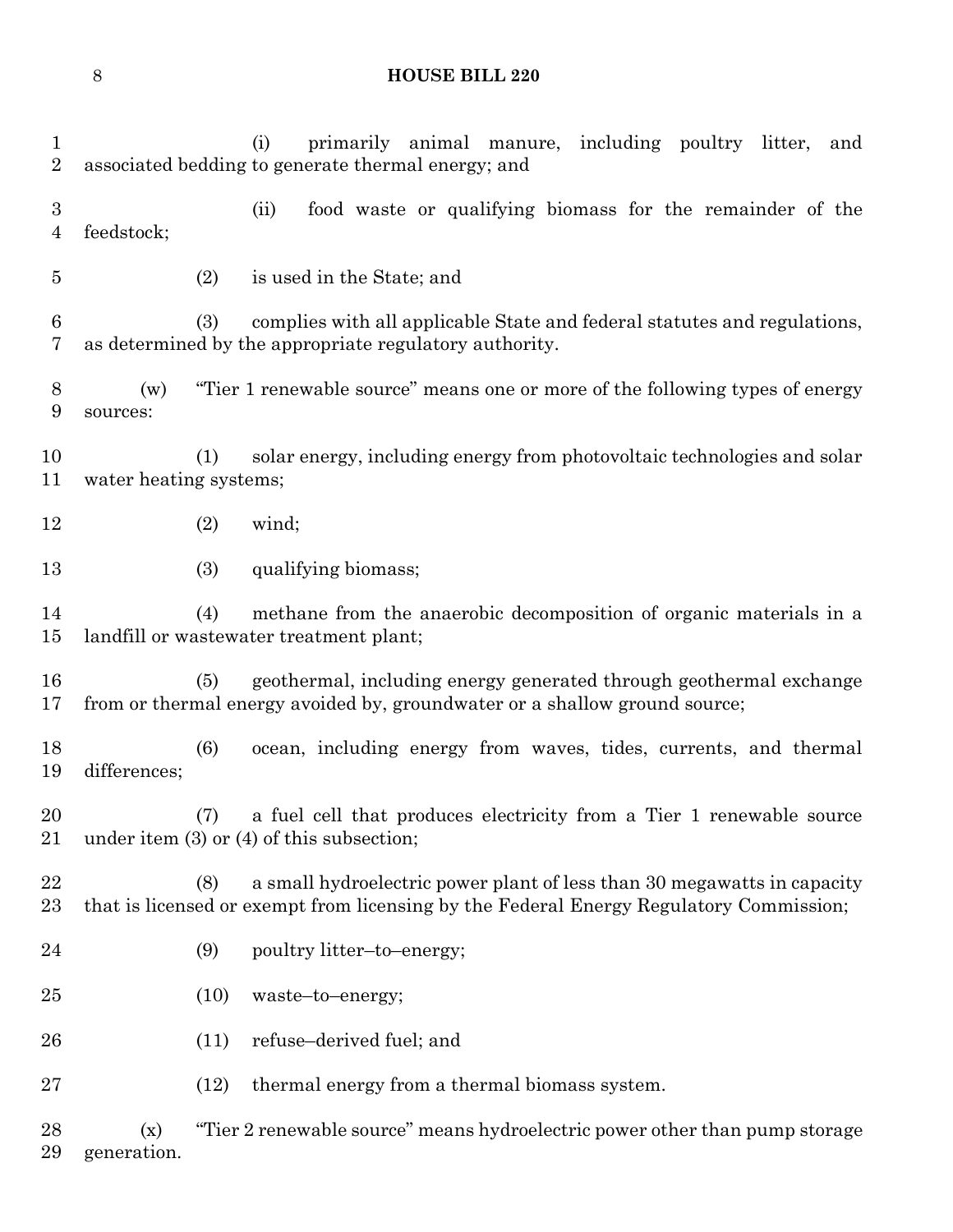- **7–702.**
- 

#### **(A) THE GENERAL ASSEMBLY FINDS THAT:**

 **(1) THE STATE SEEKS TO BE A NATIONAL LEADER IN PROMOTING ELECTRICITY GENERATION THAT EMITS ZERO GREENHOUSE GAS EMISSIONS, CONSISTENT WITH TARGETS SET UNDER THE PARIS CLIMATE AGREEMENT, AND DESIRES TO PURSUE IMMEDIATE ACTION ON POLICIES THAT WILL GROW THE CLEAN ENERGY SECTOR WHILE MINIMIZING CONSUMER COSTS;**

 **(2) THE POLICY OF THE STATE SHOULD BE TO ADOPT ELECTRICITY SECTOR CARBON EMISSION TARGETS AIMED AT ELIMINATING ALL NET CARBON EMISSIONS FROM THE STATE'S ELECTRIC ENERGY SUPPLY BY 2042, WHILE ENCOURAGING JOB GROWTH AND PRIVATE SECTOR INNOVATION;**

 **(3) THE UNIFORM AMERICAN EXPERIENCE IS THAT COMPETITIVE MARKETS DRIVE INNOVATION IN THE ELECTRICITY SECTOR AND THAT COMPETITIVE WHOLESALE AND RETAIL ELECTRIC MARKETS HAVE DELIVERED EXTRAORDINARY BENEFITS FOR RESIDENTIAL, COMMERCIAL, AND INDUSTRIAL CONSUMERS, INCLUDING TENS OF BILLIONS OF DOLLARS IN SAVINGS AS A RESULT OF COMPETITION AND CUSTOMER CHOICE;**

 **(4) THE STATE SEEKS TO USE THESE SAME MARKET PRINCIPLES IN ITS QUEST TO ELIMINATE CARBON EMISSIONS FROM ITS ELECTRICITY SECTOR;**

 **(5) THE STATE HAS DETERMINED THAT, GOING FORWARD, EVERY INCREMENT OF CLEAN ELECTRICITY HAS THE SAME VALUE TO FIGHTING CLIMATE CHANGE;**

 **(6) MARKET SOLUTIONS PROVIDE INCENTIVES TO POTENTIAL DEVELOPERS, INNOVATORS, AND ENTREPRENEURS TO INVEST IN ZERO CARBON RESOURCES, AND SHOULD BE EMBRACED;**

 **(7) THE LOWEST–COST PATH TO DECARBONIZATION IS BEST IDENTIFIED BY PROVIDING OPPORTUNITIES FOR INNOVATION AND BROAD COMPETITION AMONG ALL CLEAN ENERGY RESOURCE TYPES;**

 **(8) ACHIEVING THE STATE'S CLEAN ENERGY GOALS WHILE PROTECTING CONSUMERS AND JOBS WILL REQUIRE HARNESSING THE POWER OF THE COMPETITIVE MARKETPLACE TO FIND THE FASTEST, LOWEST COST, AND MOST EFFECTIVE DECARBONIZATION SOLUTIONS;**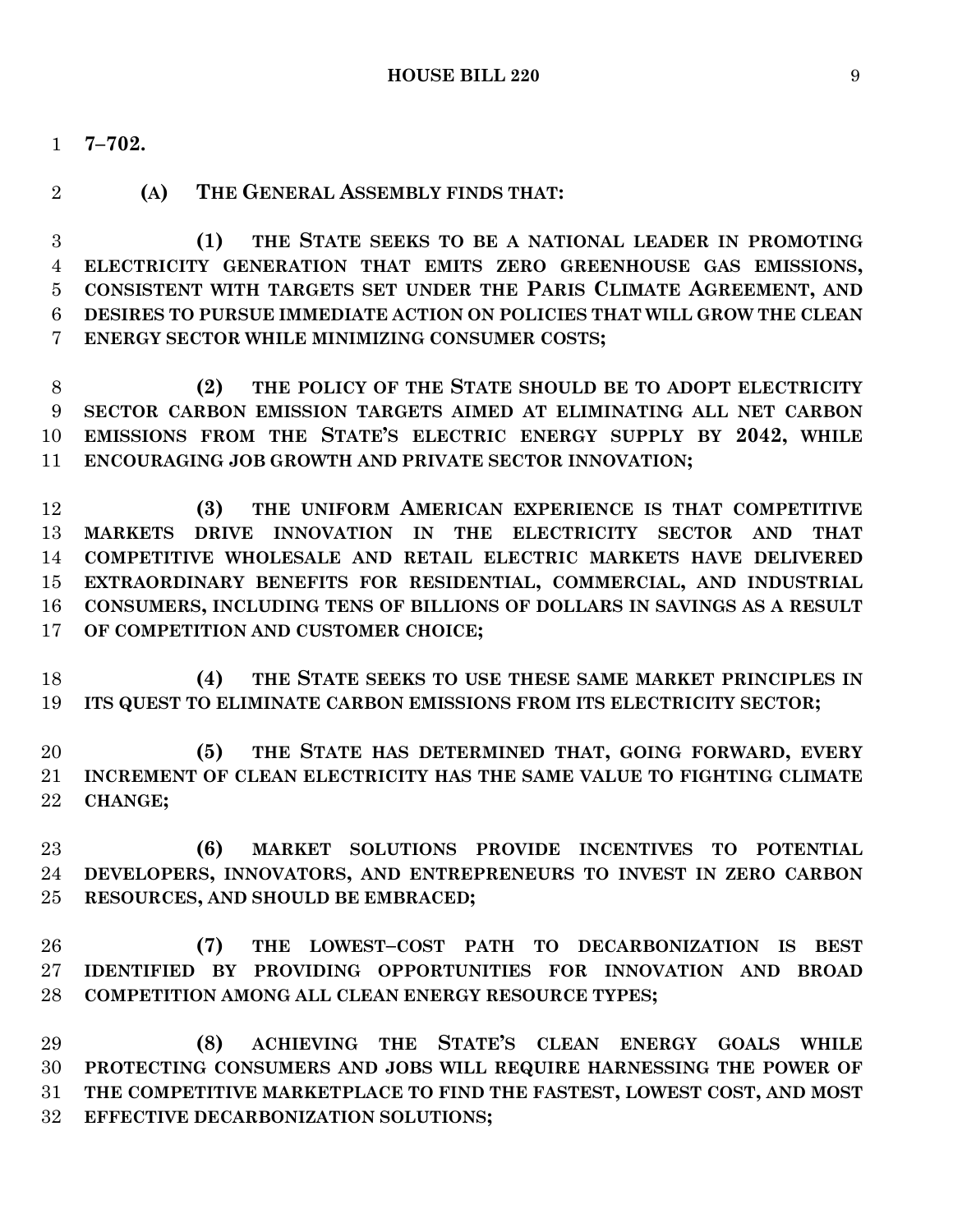**(9) THE STATE'S ENERGY POLICY SHOULD CONTINUE TO EMPOWER CONSUMERS TO ACCESS A COMPETITIVE MARKETPLACE FOR CLEAN ELECTRICITY SO THAT CONSUMERS MAY INDIVIDUALLY CHOOSE TO MEET OR EXCEED THE STATEWIDE DECARBONIZATION TARGETS;**

 **(10) THE STATE'S CLEAN ENERGY MARKET OF THE FUTURE SHOULD BE STRUCTURED TO COMPENSATE EXISTING CARBON–FREE RESOURCES FOR THEIR ENVIRONMENTAL ATTRIBUTES, AS WELL AS ALLOW PROJECT FINANCING FOR, AND SUPPORT THE DEVELOPMENT OF, NEW AND INNOVATIVE CLEAN ENERGY RESOURCES; AND**

**(11) IT IS IN THE PUBLIC INTEREST TO:**

 **(I) ACCELERATE THE DECARBONIZATION OF THE ELECTRICITY SECTOR, IF IT IS POSSIBLE TO DO SO AT LOW PRICES; AND**

 **(II) ALLOW INDIVIDUAL CONSUMERS, MUNICIPALITIES, AND OTHER ENTITIES TO EXCEED THE PORTION OF CARBON–FREE ENERGY SUPPLY MANDATED BY THE STATE THROUGH VOLUNTARY PARTICIPATION IN A CLEAN ENERGY MARKET.**

**(B) IT IS THE POLICY OF THE STATE THAT:**

 **(1) THE STATE SHOULD EMBRACE A TECHNOLOGICALLY INCLUSIVE APPROACH TO DECARBONIZING ITS ELECTRICITY SECTOR, WHEREVER POSSIBLE;**

 **(2) MARYLAND SHOULD CONTINUE TO PROMOTE THE DEVELOPMENT OF A COMPETITIVE CLEAN ENERGY MARKET, WITH A PROCUREMENT APPROACH THAT ALLOWS ALL PROJECTS AND IDEAS TO COMPETE AGAINST ONE ANOTHER ON A LEVEL PLAYING FIELD TO DELIVER THE HIGHEST VALUE CLEAN ENERGY SOLUTIONS AT THE LOWEST COST TO CONSUMERS; AND**

 **(3) THE LOWEST–COST ENVIRONMENTAL ATTRIBUTES SHOULD BE PROCURED FROM THE FULL RANGE OF AVAILABLE CARBON–FREE RESOURCES ON A FAIR AND COMPETITIVE BASIS.**

**7–703.**

 **(A) AFTER ISSUING A REQUEST FOR PROPOSALS, THE COMMISSION SHALL APPOINT AN INDEPENDENT ADMINISTRATOR TO CARRY OUT ITS RESPONSIBILITIES UNDER THIS SUBTITLE.**

**(B) IN APPOINTING THE INDEPENDENT ADMINISTRATOR, THE**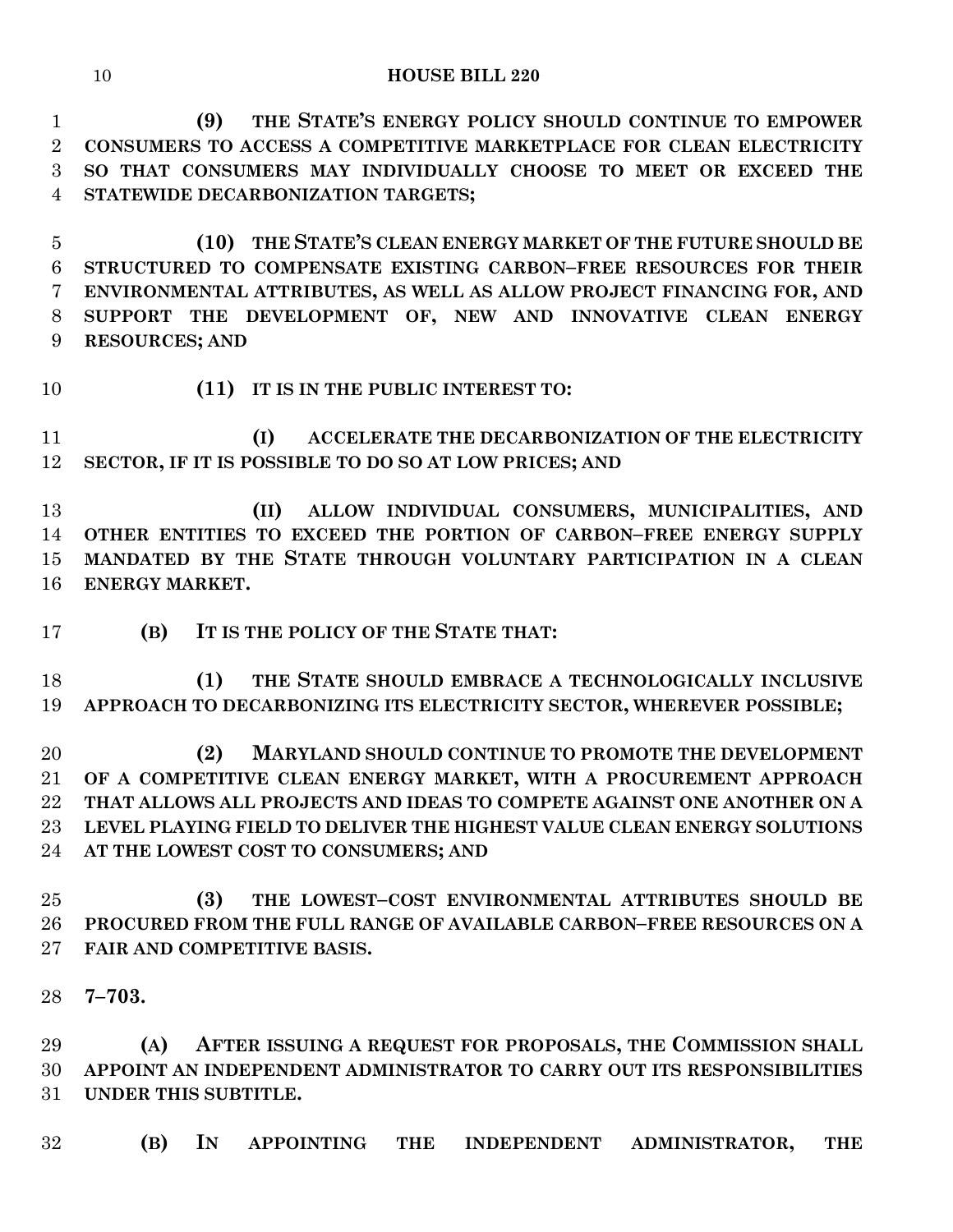**COMMISSION:**

 **(1) MAY NOT BE REQUIRED TO ACCEPT THE LOWEST RESPONSIBLE BID; AND**

 **(2) SHALL ENSURE THAT THE PERSON SELECTED AS THE INDEPENDENT ADMINISTRATOR POSSESSES THE NECESSARY EXPERTISE AND EXPERIENCE IN:**

**(I) CONDUCTING POWER AUCTIONS;**

**(II) TRACKING RENEWABLE ENERGY ATTRIBUTES;**

- **(III) ENSURING CREDIT REQUIREMENTS; AND**
- 
- **(IV) IMPLEMENTING SETTLEMENTS.**

**(C) (1) THE TERM OF THE INDEPENDENT ADMINISTRATOR IS 5 YEARS.**

 **(2) AN INDEPENDENT ADMINISTRATOR MAY BE REAPPOINTED AFTER A REQUEST FOR PROPOSALS AND REVIEW BY THE COMMISSION.**

**7–704.**

 **(A) FOR PURPOSES OF THIS SUBTITLE, THE DELIVERY YEAR FOR CLEAN ENERGY ATTRIBUTE CREDITS BEGINS JUNE 1.**

 **(B) (1) BEGINNING JUNE 1, 2023, THE ANNUAL TARGET PROCUREMENT OF CLEAN ENERGY ATTRIBUTE CREDITS SHALL:**

 **(I) BE SUBJECT TO THE COST CAP SET FORTH IN SUBSECTION (H) OF THIS SECTION;**

# **(II) BE EQUAL TO A PERCENTAGE OF TOTAL ELECTRICITY CONSUMPTION REPORTED FOR EACH ELECTRICITY SUPPLIER IN THE STATE; AND**

 **(III) INCREASE IN ACCORDANCE WITH THE SCHEDULE IN PARAGRAPH (2) OF THIS SUBSECTION, SO THAT BY THE DELIVERY YEAR BEGINNING JUNE 1, 2041, THE INDEPENDENT ADMINISTRATOR WILL PROCURE CLEAN ENERGY ATTRIBUTE CREDITS IN AN AMOUNT EQUAL TO 100% OF THE TOTAL ELECTRICITY SALES BY ELECTRICITY SUPPLIERS IN THE STATE, PLUS ANY ADDITIONAL VOLUMES PROCURED ON BEHALF OF VOLUNTARY BUYERS.**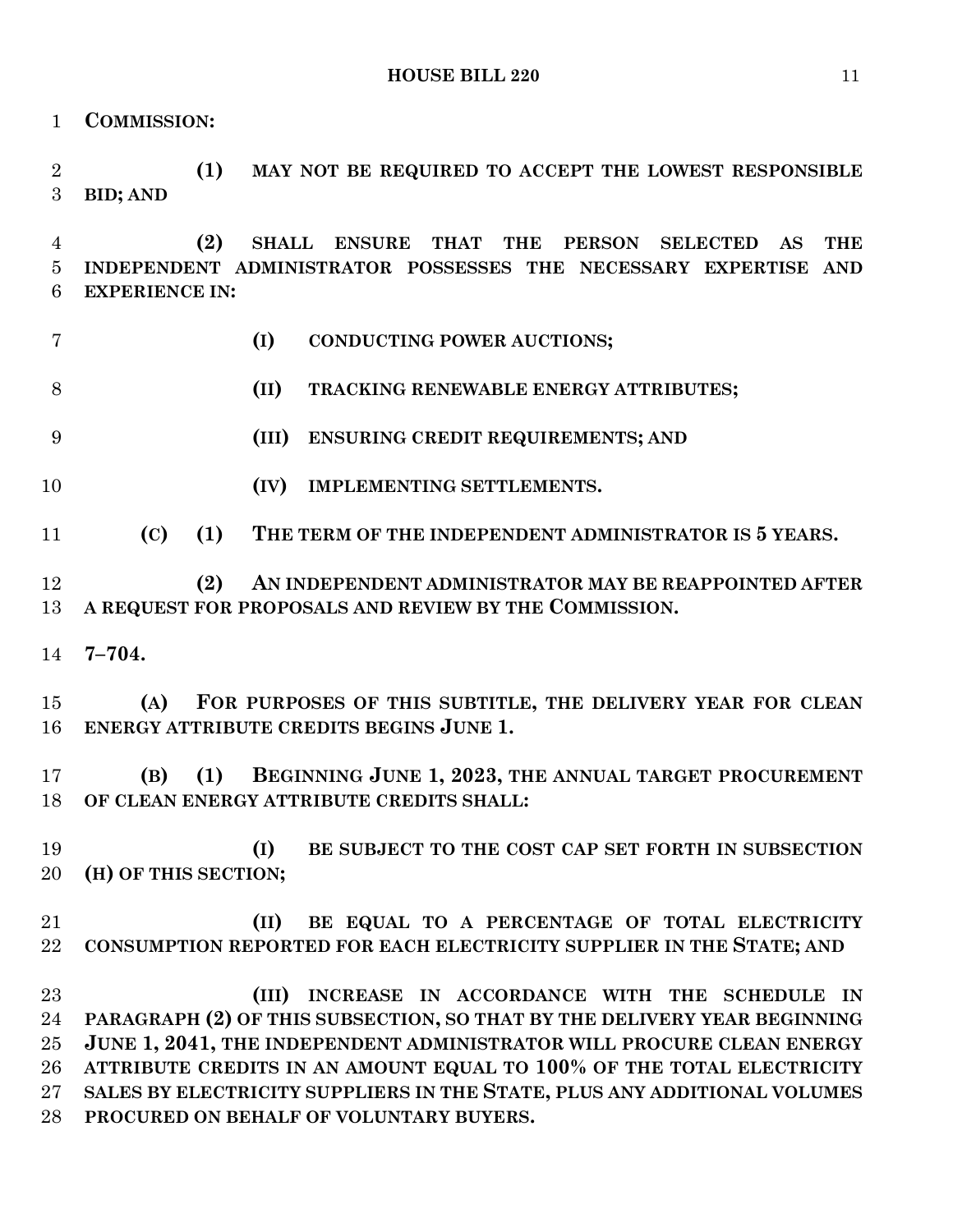**(2) THE TARGET PROCUREMENT OF CLEAN ENERGY ATTRIBUTE CREDITS FOR A DELIVERY YEAR SHALL BE AT LEAST:**

- **(I) 50% IN 2023; (II) 52.6% IN 2024; (III) 55.3% IN 2025; (IV) 57.9% IN 2026; (V) 60.5% IN 2027; (VI) 63.2% IN 2028; (VII) 65.8% IN 2029; (VIII) 68.4% IN 2030; (IX) 71.1% IN 2031; (X) 73.7% IN 2032; (XI) 76.3% IN 2033; (XII) 78.9% IN 2034; (XIII) 81.6% IN 2035; (XIV) 84.2% IN 2036; (XV) 86.8% IN 2037; (XVI) 89.5% IN 2038; (XVII) 92.1% IN 2039; (XVIII)94.7% IN 2040; (XIX) 97.4% IN 2041; AND**
- **(XX) 100% IN 2042 AND LATER.**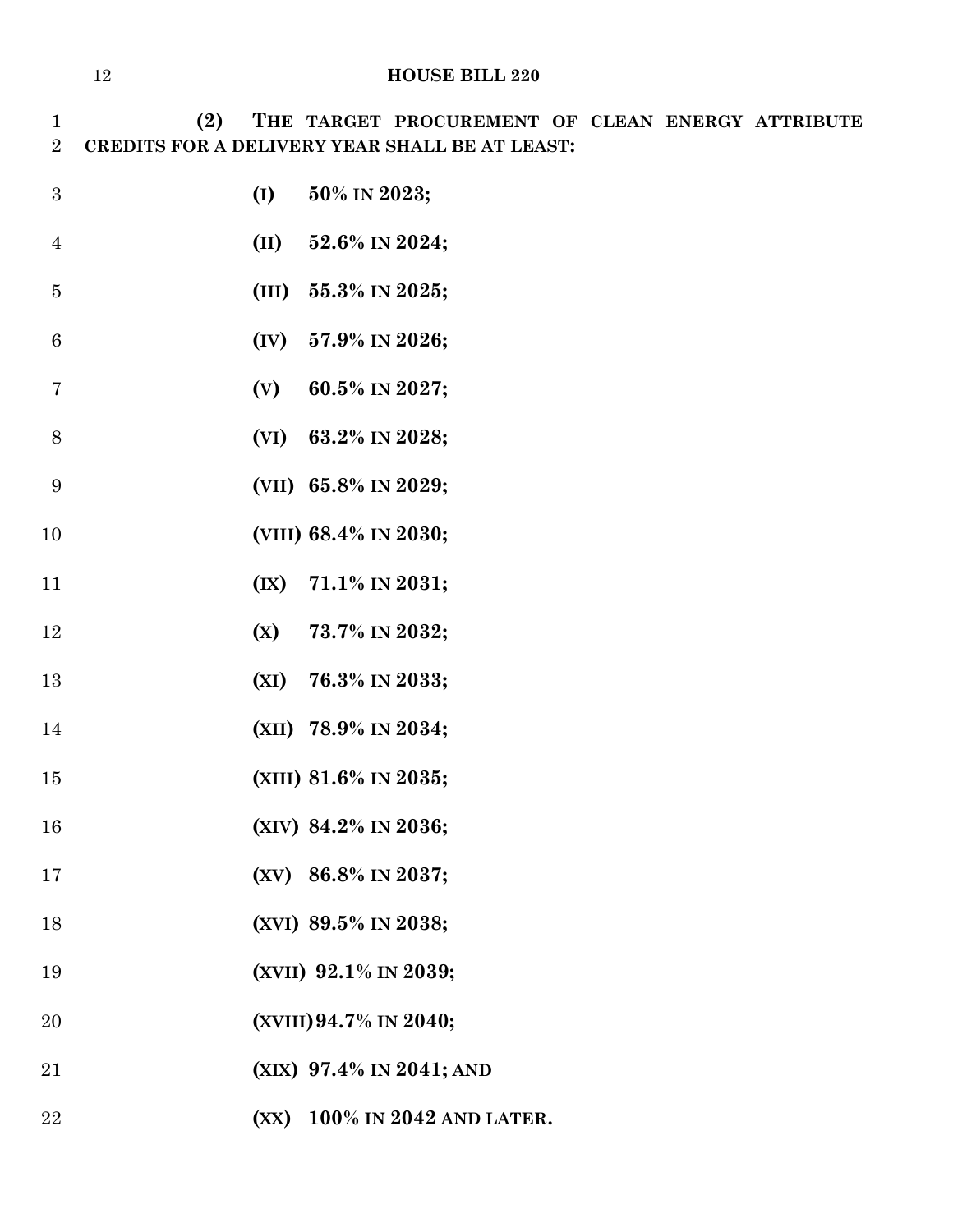**(C) (1) SUBJECT TO THE COST CAP UNDER SUBSECTION (H) OF THIS SECTION, THE INDEPENDENT ADMINISTRATOR SHALL ATTEMPT TO PROCURE CLEAN ENERGY ATTRIBUTE CREDITS IN A QUANTITY THAT MEETS OR EXCEEDS THE ANNUAL TARGET PROCUREMENT FOR EACH DELIVERY YEAR.**

 **(2) THE ACTUAL QUANTITY OF CLEAN ENERGY ATTRIBUTE CREDITS THAT AN ELECTRICITY SUPPLIER IS REQUIRED TO PROCURE IN ANY GIVEN YEAR SHALL EQUAL THE PERCENTAGE TARGET PROCUREMENT PERCENTAGE SET IN SUBSECTION (B)(2) OF THIS SECTION MULTIPLIED BY THE TOTAL ELECTRICITY CONSUMPTION IN THE STATE ALLOCATED TO ELECTRICITY SUPPLIERS PRORATED TO THE LOAD THEY SERVE CONSISTENT WITH § 7–706(B)(1) OF THIS SUBTITLE.**

 **(D) (1) ALL CLEAN ENERGY ATTRIBUTE CREDITS SHALL BE CLEARED IN A COMPETITIVE AUCTION FORMAT.**

**(2) IN THE AUCTION:**

 **(I) THE LOWEST–PRICE CLEAN ENERGY ATTRIBUTE CREDITS ARE PROCURED FIRST; AND**

 **(II) ALL CLEARED VOLUMES ARE PROCURED AT A UNIFORM PRICE, REGARDLESS OF THE TECHNOLOGY, AGE, OR OTHER ATTRIBUTES OF THE CLEAN ENERGY RESOURCE THAT GENERATES THE CLEAN ENERGY ATTRIBUTE CREDIT.**

 **(E) (1) IF THE INDEPENDENT ADMINISTRATOR IS ABLE TO OBTAIN THE TARGET VOLUME OF CLEAN ENERGY ATTRIBUTE CREDITS IN ANY GIVEN DELIVERY YEAR AT A TOTAL COST THAT IS LESS THAN THE COST CAP UNDER SUBSECTION (H) OF THIS SECTION, THE INDEPENDENT ADMINISTRATOR MAY PROCURE ADDITIONAL CLEAN ENERGY ATTRIBUTE CREDITS WITHIN EACH PROCUREMENT AUCTION, SUBJECT TO THE COST CAP, BASED ON A DEMAND CURVE FOR CLEAN ENERGY ATTRIBUTE CREDITS THE INDEPENDENT ADMINISTRATOR DEVELOPS AND THE COMMISSION APPROVES.**

 **(2) IF THE INDEPENDENT ADMINISTRATOR PROCURES ADDITIONAL CREDITS UNDER PARAGRAPH (1) OF THIS SUBSECTION, A HIGHER AMOUNT OF CLEAN ENERGY ATTRIBUTE CREDITS WILL BE PROCURED AS PRICES DECREASE, IN A MANNER THAT THE PRICE OF EACH CLEAN ENERGY ATTRIBUTE CREDIT PROCURED AND THE TOTAL COST OF ALL CLEAN ENERGY ATTRIBUTE CREDITS BOTH DECREASE AS MORE CLEAN ENERGY ATTRIBUTE CREDITS ARE PROCURED.**

 **(F) (1) (I) THE INDEPENDENT ADMINISTRATOR SHALL ALSO PROCURE CLEAN ENERGY ATTRIBUTE CREDITS FOR ANY ELIGIBLE PERSON THAT SUBMITS A**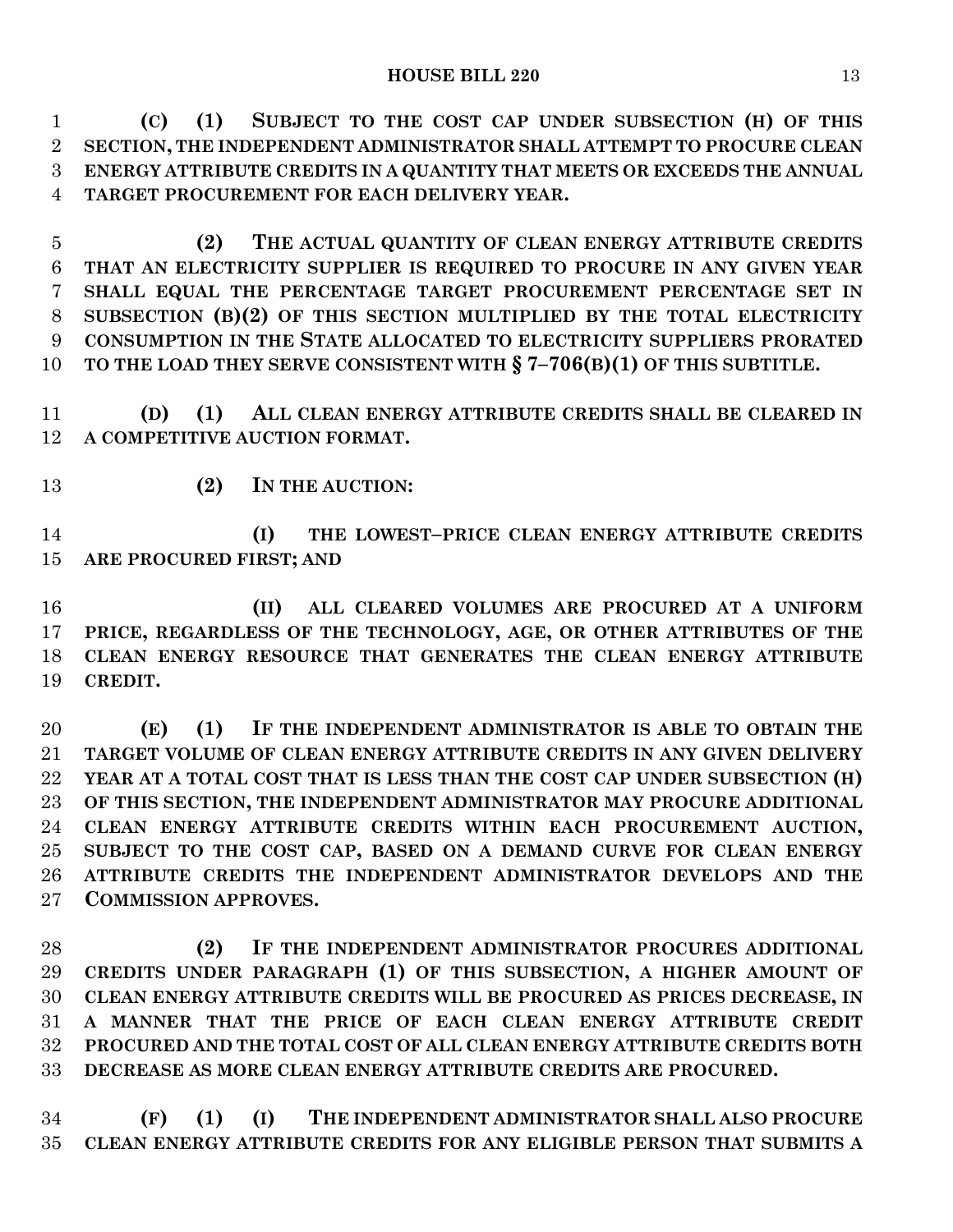**QUALIFYING VOLUNTARY PURCHASE BID TO PURCHASE IN ANY AUCTION UNDER THE GUIDELINES THAT THE INDEPENDENT ADMINISTRATOR ESTABLISHES AND THE COMMISSION ADOPTS BY REGULATION OR ORDER.**

 **(II) A PERSON IS ELIGIBLE TO SUBMIT A BID IF THE PERSON SATISFIES CREDIT AND OTHER ELIGIBILITY REQUIREMENTS THAT THE INDEPENDENT ADMINISTRATOR ESTABLISHES AND THE COMMISSION ADOPTS BY REGULATION OR ORDER.**

 **(2) (I) A QUALIFYING VOLUNTARY PURCHASE BID SHALL SPECIFY THE MAXIMUM AUCTION CLEARING PRICE AT WHICH THE BUYER WISHES TO PROCURE THE SPECIFIED NUMBER OF CLEAN ENERGY ATTRIBUTE CREDITS.**

 **(II) THE VOLUNTARY PURCHASE BIDS SHALL BE COMBINED WITH THE SLOPING STATE DEMAND BID UNDER SUBSECTION (E) OF THIS SECTION TO DEVELOP AN AGGREGATE DEMAND CURVE FOR THE PROCUREMENT AUCTION.**

 **(3) (I) A VOLUNTARY PURCHASE BID WILL CLEAR IN ANY AUCTION WHERE THE CLEARING PRICE IS BELOW THE BID PRICE.**

 **(II) IF THE PURCHASE BID CLEARS, THE PURCHASER WILL BE OBLIGATED TO PAY THE AUCTION CLEARING PRICE FOR THE CLEARED VOLUME.**

 **(G) IF THE COMMISSION FINDS IT TO BE IN THE PUBLIC INTEREST, THE INDEPENDENT ADMINISTRATOR MAY SATISFY THE REQUIREMENTS OF THIS SECTION TO PROCURE CLEAN ENERGY ATTRIBUTE CREDIT VOLUMES BY PROCURING CLEAN ENERGY ATTRIBUTE CREDITS:**

**(1) IN A COMBINED AUCTION WITH OTHER JURISDICTIONS;**

 **(2) IN A COMBINED AUCTION WITH ANY INTERREGIONAL, INDEPENDENT ENTITIES; OR**

 **(3) WITHIN ANOTHER CENTRALIZED AUCTION WITH A SUBSTANTIALLY SIMILAR AUCTION DESIGN THAT THE COMMISSION AND THE INDEPENDENT ADMINISTRATOR DETERMINE TO BE ACCEPTABLE UNDER THIS SECTION.**

 **(H) (1) (I) THE COMMISSION SHALL SET THE SOCIAL COST OF CARBON.**

**(II) THE SOCIAL COST OF CARBON:**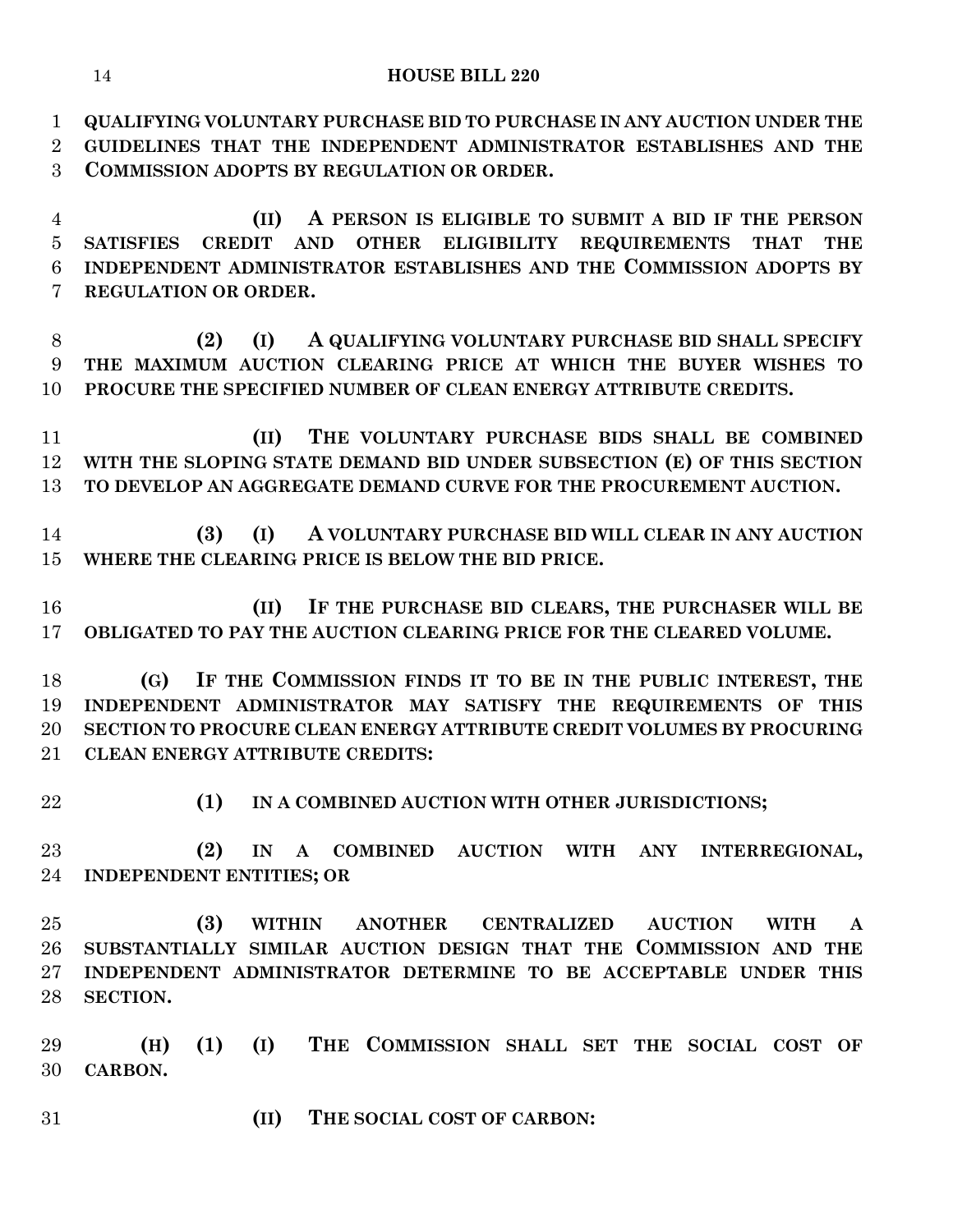**1. MAY NOT BE LOWER THAN \$20 PER MEGAWATT–HOUR IN 2023; 2. SHALL INCREASE BY 4% EACH YEAR THROUGH 2027; AND**

 **3. MAY BE ADJUSTED THEREAFTER BY THE COMMISSION FOR GOOD CAUSE BASED ON A DETERMINATION OF THE MONETIZED DAMAGES ASSOCIATED WITH AN INCREMENTAL INCREASE IN CARBON EMISSIONS IN A GIVEN YEAR, INCLUDING CHANGES IN NET AGRICULTURAL PRODUCTIVITY, HUMAN HEALTH, PROPERTY DAMAGES FROM INCREASED FLOOD RISK, AND THE VALUE OF ECOSYSTEM SERVICES DUE TO CLIMATE CHANGE.**

 **(III) THE SOCIAL COST OF CARBON, AS USED IN THIS SUBTITLE FOR THE PURPOSE OF ESTABLISHING PRICING PARAMETERS IN THE CLEAN ENERGY ATTRIBUTE CREDIT PROCUREMENT AUCTIONS, SUBTRACTS FROM THE ESTIMATED VALUE ANY PORTION OF THE DAMAGES DESCRIBED IN SUBPARAGRAPH (II)3 OF THIS PARAGRAPH THAT ARE ALREADY INTERNALIZED INTO ELECTRICITY MARKET PRICES THROUGH THE APPLICATION OF A STATE, REGIONAL, OR FEDERAL CARBON PRICING OR CAP–AND–TRADE PROGRAM.**

 **(2) (I) PRICES AWARDED FOR CLEAN ENERGY ATTRIBUTE CREDITS TO SATISFY THE REQUIREMENTS OF THIS SECTION ARE SUBJECT TO A PRICE CAP.**

 **(II) THE PRICE CAP IS EQUAL TO 1.5 TIMES THE SOCIAL COST OF CARBON.**

 **(III) THE PRICE CAP, MULTIPLIED BY THE TARGET PROCUREMENT VOLUME DEFINED IN SUBSECTION (B) OF THIS SECTION, IS THE MAXIMUM PROGRAM COST FOR ACHIEVING THE CLEAN ENERGY ATTRIBUTE CREDIT PROCUREMENT TARGET IN THE GIVEN DELIVERY YEAR.**

**7–705.**

 **(A) (1) THE OWNER OF A CLEAN ENERGY RESOURCE IS ELIGIBLE TO PARTICIPATE IN THE CLEAN ENERGY ATTRIBUTE CREDIT PROCUREMENT AUCTIONS CONDUCTED BY THE INDEPENDENT ADMINISTRATOR UNDER THIS SUBTITLE IF THE CLEAN ENERGY RESOURCE MEETS ALL APPLICABLE REQUIREMENTS THE INDEPENDENT ADMINISTRATOR ESTABLISHES AND THE COMMISSION APPROVES.**

 **(2) ALL ALTERNATIVE ENERGY CREDITS OR CLEAN ENERGY CREDITS SECURED UNDER PRIOR LAW, INCLUDING RENEWABLE ENERGY CREDITS, SOLAR**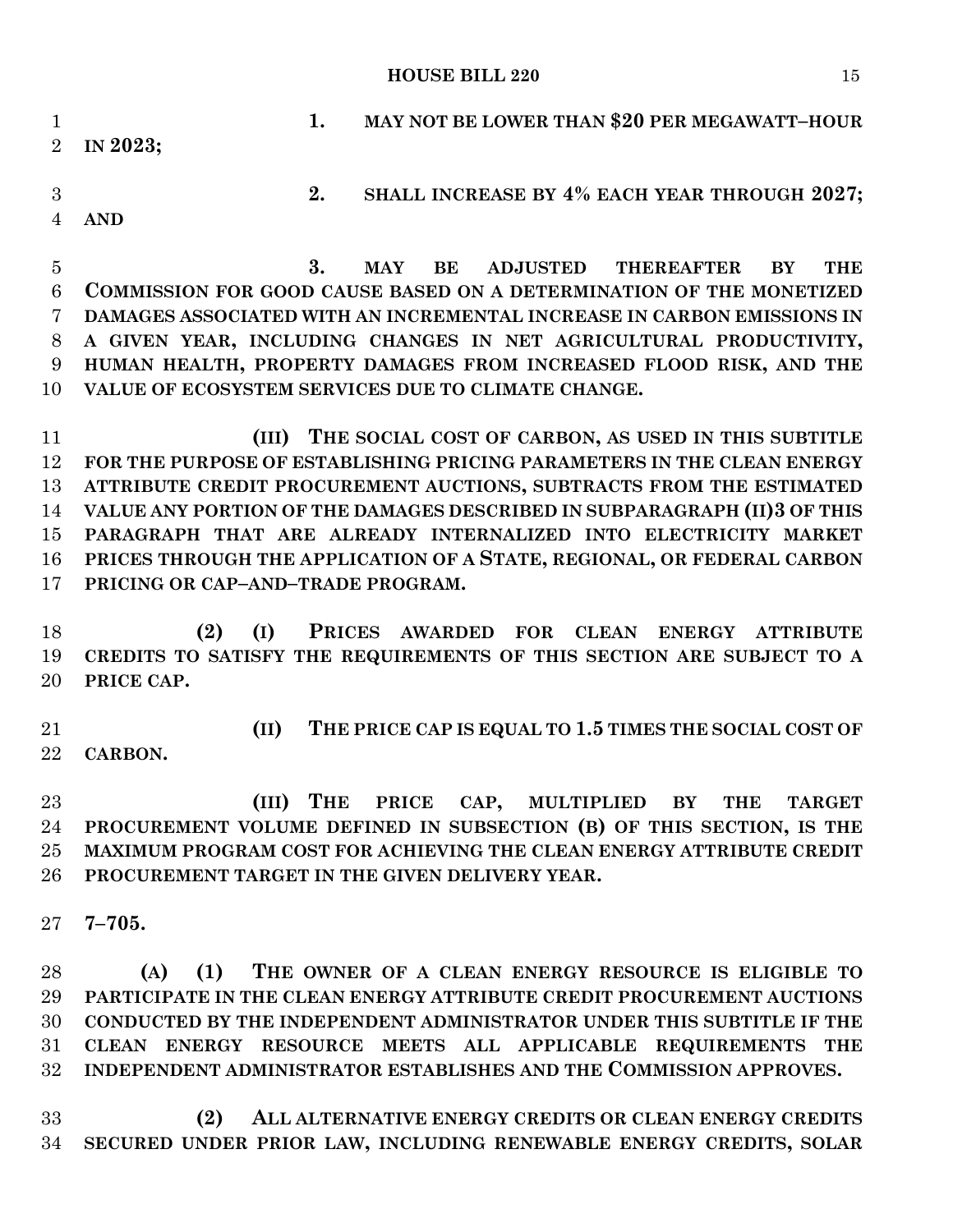**RENEWABLE ENERGY CREDITS, AND OFFSHORE WIND RENEWABLE ENERGY CREDITS, SHALL BE:**

 **(I) CONVERTED INTO THEIR EQUIVALENT CLEAN ENERGY ATTRIBUTE CREDITS BY THE INDEPENDENT ADMINISTRATOR; AND**

 **(II) INCLUDED AS SUPPLY IN AUCTION CLEARING AND APPLIED TO MEET THE TARGETED PROCUREMENT GOAL FOR THE APPLICABLE DELIVERY YEAR UNDER § 7–704 OF THIS SUBTITLE.**

 **(B) (1) SUBJECT TO PARAGRAPH (2) OF THIS SUBSECTION, A CLEAN ENERGY ATTRIBUTE CREDIT MAY BE PROCURED FROM ANY PERSON THAT OWNS A CLEAN ENERGY RESOURCE THAT IS:**

**(I) LOCATED IN THE STATE; OR**

 **(II) INTERCONNECTED WITH THE ELECTRIC DISTRIBUTION GRID SERVING THE STATE.**

 **(2) (I) ANY QUALIFIED OFFSHORE WIND PROJECT SHALL BE ELIGIBLE TO FULFILL OBLIGATIONS OF ALL ELECTRICITY SUPPLIERS IN THE STATE UNDER THIS SUBTITLE.**

 **(II) A NONNUCLEAR CLEAN ENERGY RESOURCE THAT IS LOCATED OUTSIDE THE STATE BUT LOCATED WITHIN THE PJM REGION IS ELIGIBLE TO FULFILL THE COMPLIANCE OBLIGATION OF AN ELECTRICITY SUPPLIER UNDER THIS SUBTITLE.**

 **(3) AN ELECTRICITY SUPPLIER SHALL DOCUMENT, THROUGH THE PJM GENERATION ATTRIBUTE TRACKING SYSTEM (GATS) OR ANOTHER TRACKING SYSTEM THAT THE COMMISSION APPROVES, THAT A CREDIT SUBMITTED TO SATISFY THE TARGETED PROCUREMENT GOAL UNDER THIS SUBTITLE WAS NOT USED TO SATISFY ANOTHER STATE'S RENEWABLE ENERGY PORTFOLIO STANDARD OR OTHER CLEAN ELECTRICITY GOAL.**

**7–706.**

 **(A) (1) IN CONSULTATION WITH THE COMMISSION, THE INDEPENDENT ADMINISTRATOR SHALL ESTABLISH PROCEDURES FOR FORECASTING THE REQUIRED QUANTITY AND ACQUIRING CLEAN ENERGY ATTRIBUTE CREDITS.**

 **(2) THE COMMISSION, THROUGH THE INDEPENDENT ADMINISTRATOR, SHALL HAVE THE AUTHORITY TO TAKE ALL STEPS NECESSARY TO**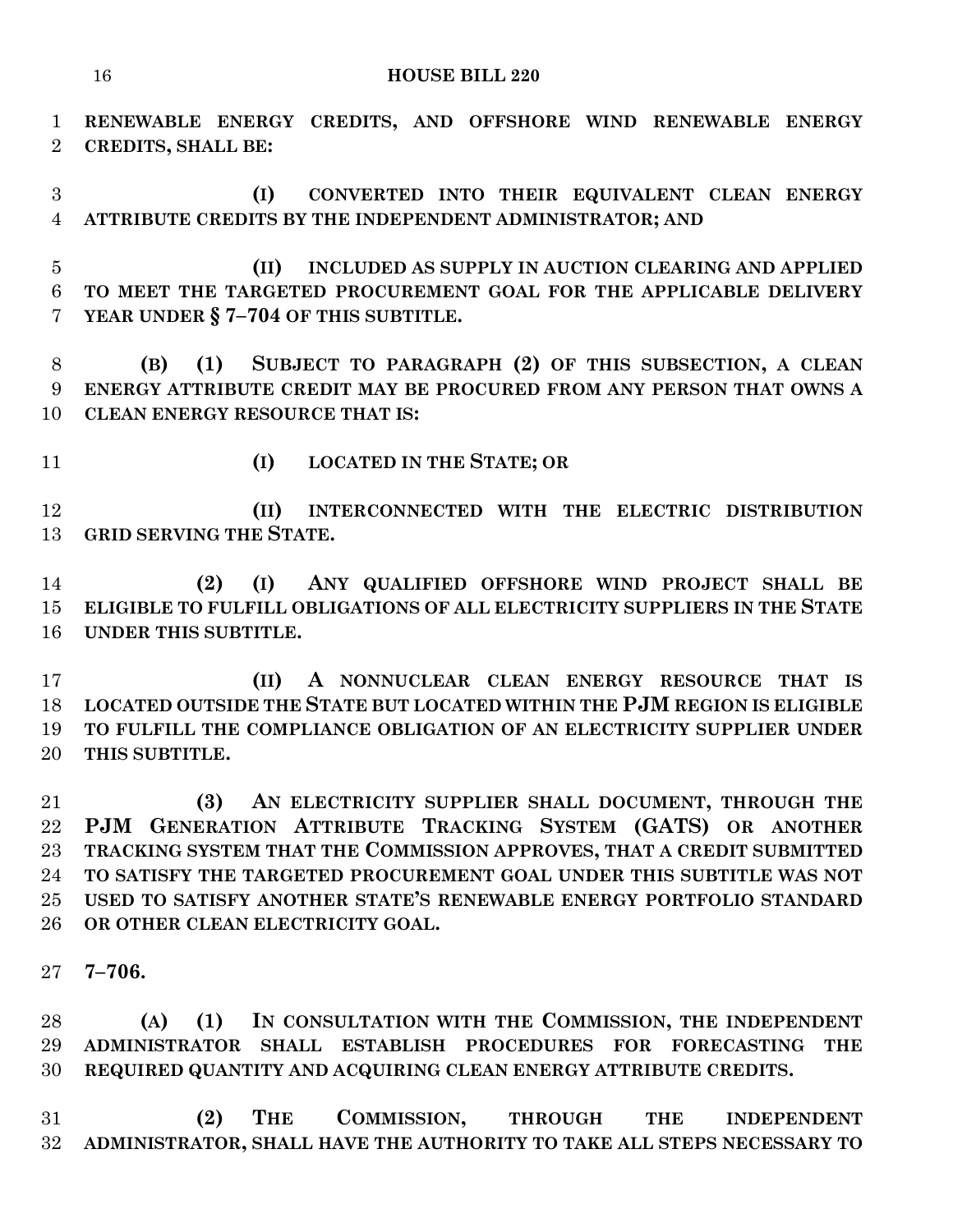| $\mathbf{1}$                                    | IMPLEMENT THIS SECTION CONSISTENT WITH APPLICABLE FEDERAL TARIFFS.                                                                                                                                                                                                                                 |  |  |  |  |  |
|-------------------------------------------------|----------------------------------------------------------------------------------------------------------------------------------------------------------------------------------------------------------------------------------------------------------------------------------------------------|--|--|--|--|--|
| $\overline{2}$<br>3<br>$\overline{4}$<br>5<br>6 | THE INDEPENDENT ADMINISTRATOR AND THE COMMISSION<br>(3)<br>SHALL JOINTLY DESIGN, DEVELOP, AND IMPLEMENT THE CLEAN ENERGY<br>ATTRIBUTE CREDIT PROGRAM IN A WAY THAT IS COST-EFFECTIVE AND THAT<br>MAINTAINS AND PROMOTES THE DEVELOPMENT OF THE COMPETITIVE RETAIL<br>ELECTRIC MARKET IN THE STATE. |  |  |  |  |  |
| $\overline{7}$                                  | THE INDEPENDENT ADMINISTRATOR MAY RECOVER THE COSTS<br>(4)                                                                                                                                                                                                                                         |  |  |  |  |  |
| 8                                               | OF CONDUCTING THE PROCUREMENT AUCTIONS AND ANY RELATED ACTIVITIES ON                                                                                                                                                                                                                               |  |  |  |  |  |
| 9                                               | A PRO RATA BASIS FROM CUSTOMERS AND VOLUNTARY BUYERS THAT HAVE BEEN                                                                                                                                                                                                                                |  |  |  |  |  |
| 10                                              | ALLOCATED PROCURED VOLUMES.                                                                                                                                                                                                                                                                        |  |  |  |  |  |
| 11                                              | (I) ALL ELECTRICITY SUPPLIERS IN THE STATE SHALL<br>(1)<br>(B)                                                                                                                                                                                                                                     |  |  |  |  |  |
| 12                                              | PROCURE CLEAN ENERGY ATTRIBUTE CREDITS IN ACCORDANCE WITH THE TARGET                                                                                                                                                                                                                               |  |  |  |  |  |
| 13                                              | PROCUREMENT LEVELS UNDER $\S$ 7-704(B)(2) OF THIS SUBTITLE.                                                                                                                                                                                                                                        |  |  |  |  |  |
|                                                 |                                                                                                                                                                                                                                                                                                    |  |  |  |  |  |
| 14                                              | CLEAN ENERGY ATTRIBUTE CREDITS MAY BE USED ONLY<br>(II)                                                                                                                                                                                                                                            |  |  |  |  |  |
| 15                                              | FOR COMPLIANCE WITH THIS SUBSECTION FOR:                                                                                                                                                                                                                                                           |  |  |  |  |  |
|                                                 |                                                                                                                                                                                                                                                                                                    |  |  |  |  |  |
| 16                                              | YEAR FOR WHICH THE<br>1.<br><b>THE</b><br><b>CLEAN ENERGY</b>                                                                                                                                                                                                                                      |  |  |  |  |  |
| 17                                              | ATTRIBUTE CREDIT IS ISSUED; OR                                                                                                                                                                                                                                                                     |  |  |  |  |  |
| 18                                              | 2.<br>EITHER OF THE 2 SUBSEQUENT YEARS.                                                                                                                                                                                                                                                            |  |  |  |  |  |
| 19                                              | (III) AN ELECTRIC COMPANY SHALL PROCURE CLEAN ENERGY                                                                                                                                                                                                                                               |  |  |  |  |  |
| 20                                              | ATTRIBUTE CREDITS FOR ELECTRICITY PROVIDED AS STANDARD OFFER SERVICES                                                                                                                                                                                                                              |  |  |  |  |  |
| 21                                              | CONSISTENT WITH SUBSECTION (A) OF THIS SECTION.                                                                                                                                                                                                                                                    |  |  |  |  |  |
|                                                 |                                                                                                                                                                                                                                                                                                    |  |  |  |  |  |
| 22                                              | (IV) EXCEPT AS PROVIDED IN SUBPARAGRAPH (III) OF THIS                                                                                                                                                                                                                                              |  |  |  |  |  |
| 23                                              | PARAGRAPH AND SUBJECT TO SUBPARAGRAPH (V) OF THIS PARAGRAPH, AN                                                                                                                                                                                                                                    |  |  |  |  |  |
| 24                                              | ELECTRICITY SUPPLIER SHALL PROCURE CLEAN ENERGY ATTRIBUTE CREDITS BY:                                                                                                                                                                                                                              |  |  |  |  |  |
|                                                 |                                                                                                                                                                                                                                                                                                    |  |  |  |  |  |
| 25                                              | 1.<br>HAVING THE OBLIGATION OF THE ELECTRICITY                                                                                                                                                                                                                                                     |  |  |  |  |  |
| 26<br>27                                        | SUPPLIER TO PROCURE CLEAN ENERGY ATTRIBUTE CREDITS AGGREGATED AS PART<br>OF THE BID DEVELOPED BY THE INDEPENDENT ADMINISTRATOR DESCRIBED IN $\S$                                                                                                                                                   |  |  |  |  |  |
| 28                                              | 7-704(E) OF THIS SUBTITLE;                                                                                                                                                                                                                                                                         |  |  |  |  |  |
|                                                 |                                                                                                                                                                                                                                                                                                    |  |  |  |  |  |
| 29                                              | 2.<br>SUBMITTING ONE OR MORE VOLUNTARY PURCHASE                                                                                                                                                                                                                                                    |  |  |  |  |  |
| 30                                              | BIDS AS DESCRIBED IN $\S$ 7-704(F) OF THIS SUBTITLE, WHICH COULD BE USED TO                                                                                                                                                                                                                        |  |  |  |  |  |
| 31                                              | VOLUNTARILY PROCURE QUANTITIES BEYOND THE MINIMUM REQUIRED VOLUME;                                                                                                                                                                                                                                 |  |  |  |  |  |
| 32                                              | <b>OR</b>                                                                                                                                                                                                                                                                                          |  |  |  |  |  |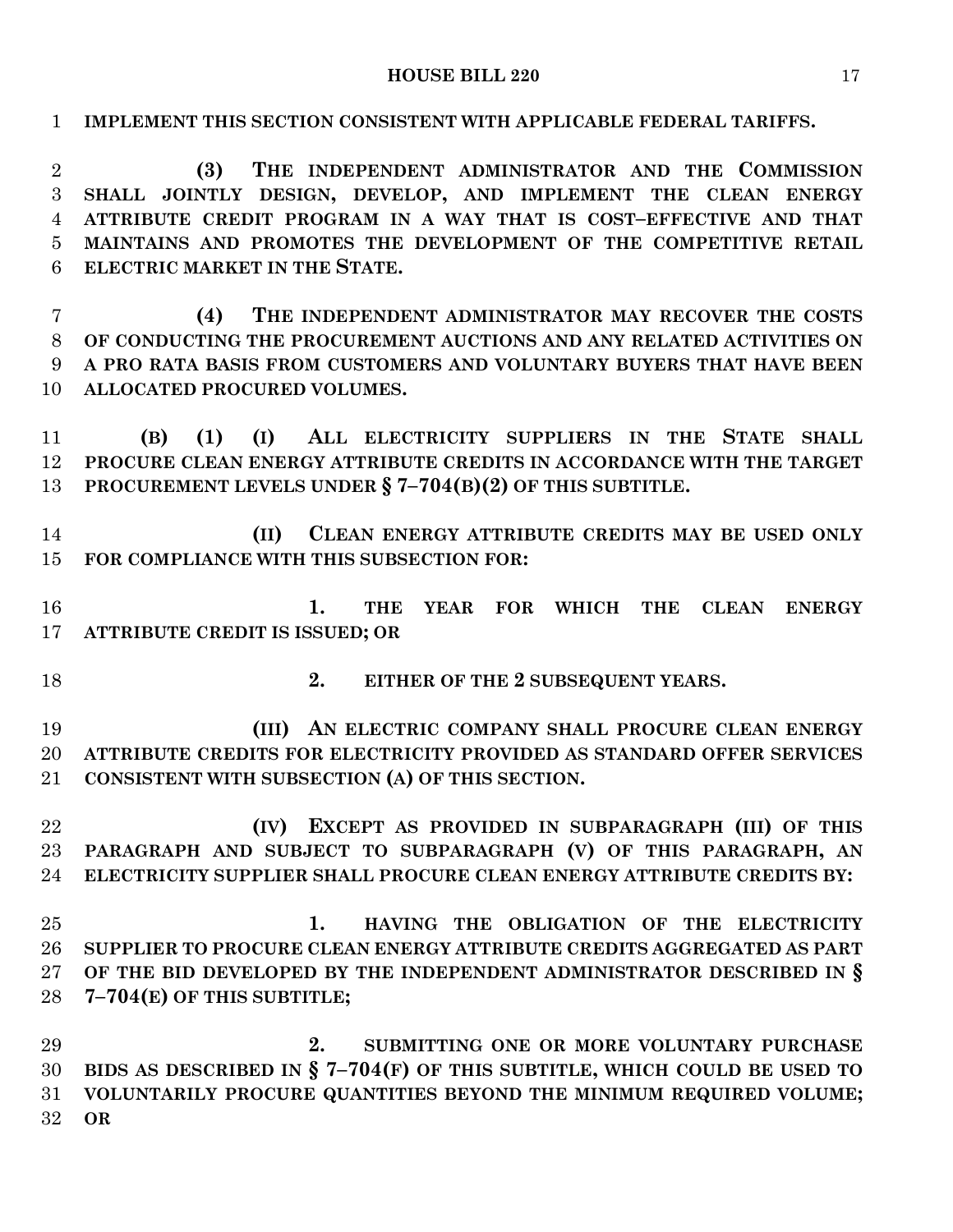**3. PROCURING CLEAN ENERGY ATTRIBUTE CREDITS IN ADVANCE OF THE COMPETITIVE AUCTION THROUGH SELF–SUPPLY OR BILATERAL ARRANGEMENTS.**

 **(V) 1. ANY VOLUMES DESIGNATED AS SELF–SUPPLY BY AN ELECTRICITY SUPPLIER IN ADVANCE OF A PROCUREMENT AUCTION SHALL BE COUNTED TOWARD THE PROCUREMENT OBLIGATION OF THE ELECTRICITY SUPPLIER.**

 **2. A SELF–SUPPLY OBLIGATION IN ACCORDANCE WITH SUBSUBPARAGRAPH 1 OF THIS SUBPARAGRAPH SHALL PASS THROUGH THE PROCUREMENT AUCTION WITHOUT INCURRING ANY FINANCIAL OBLIGATIONS OR REVENUES TO THE ELECTRICITY SUPPLIER.**

 **3. AT THE END OF THE COMPLIANCE PERIOD, ANY CLEARED SELF–SUPPLY VOLUMES SHALL BE MATCHED AGAINST AN EQUIVALENT QUANTITY OF OBLIGATION OF THE ELECTRICITY SUPPLIER AND REDUCE THAT SUPPLIER'S OBLIGATION ON BEHALF OF THE SUPPLIER'S RETAIL CUSTOMERS.**

 **(2) (I) ANY PERSON MAY SUBMIT TO THE INDEPENDENT ADMINISTRATOR A BID TO PURCHASE CLEAN ENERGY ATTRIBUTE CREDITS BEFORE ANY PROCUREMENT AUCTION AS A VOLUNTARY BUYER, WITHIN AN AUCTION TIMELINE AND PROCESS ESTABLISHED BY THE INDEPENDENT ADMINISTRATOR.**

 **(II) THE INDEPENDENT ADMINISTRATOR SHALL PROCESS VOLUNTARY PURCHASE BIDS IN ACCORDANCE WITH THE STANDARDS ESTABLISHED FOR ELECTRICITY SUPPLIERS THAT ARE REQUIRED TO PROCURE CLEAN ENERGY ATTRIBUTE CREDITS UNDER THIS SUBTITLE.**

 **(3) (I) BEGINNING WITH THE PROCUREMENT FOR THE DELIVERY YEAR BEGINNING JUNE 1, 2023, THE INDEPENDENT ADMINISTRATOR SHALL CONDUCT CLEAN ENERGY ATTRIBUTE CREDIT PROCUREMENT AUCTIONS TO PROCURE CLEAN ENERGY ATTRIBUTE CREDITS TO SATISFY THE OBLIGATIONS OF THIS SECTION.**

 **(II) AFTER AN INITIAL TRANSITION PERIOD, THE INDEPENDENT ADMINISTRATOR SHALL CONDUCT ONE CLEAN ENERGY ATTRIBUTE CREDIT PROCUREMENT AUCTION IN JANUARY OF EACH YEAR.**

 **(4) THE CLEAN ENERGY ATTRIBUTE CREDIT AUCTIONS WILL SECURE VOLUMES OF CLEAN ENERGY ATTRIBUTE CREDITS FROM CLEAN ENERGY RESOURCES THROUGH COMMITMENTS OF 1–YEAR DURATION THAT COMMENCE IN THE DELIVERY YEAR THAT OCCURS 3 YEARS AFTER THE PROCUREMENT AUCTION.**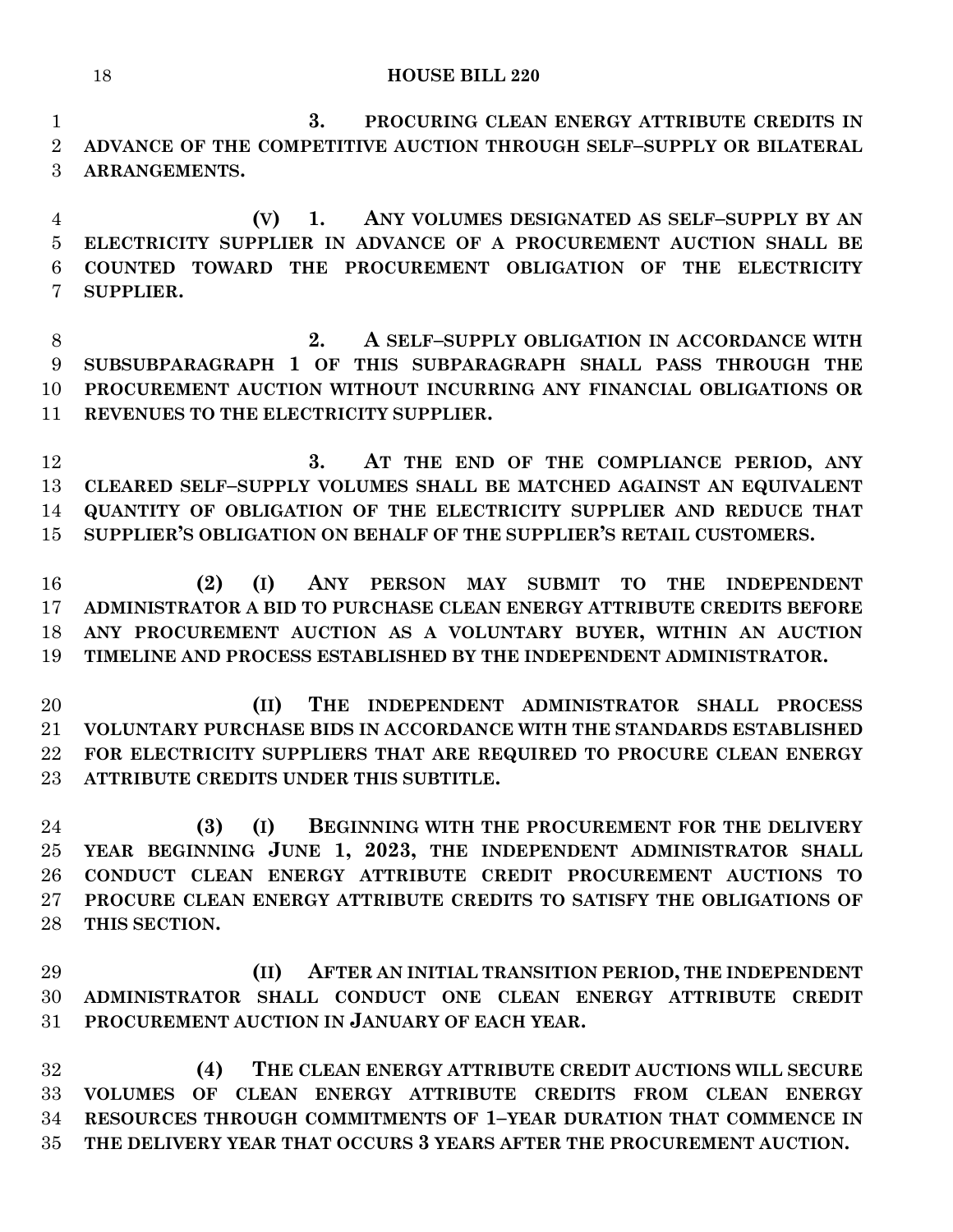**(C) (1) THE OWNER OF A NEW CLEAN ENERGY RESOURCE THAT SECURES A COMMITMENT TO SELL CLEAN ENERGY ATTRIBUTE CREDITS THROUGH A CLEAN ENERGY ATTRIBUTE CREDIT PROCUREMENT AUCTION MAY ELECT TO EXTEND THE TERM OF THE COMMITMENT FOR UP TO A TOTAL OF 7 YEARS AT THE OWNER'S SOLE DISCRETION.**

 **(2) IN THAT CASE, THE AUCTION CLEARING PRICE AWARDED FOR THE FIRST YEAR MAY BE EARNED BY THE NEW CLEAN ENERGY RESOURCE FOR ALL SUBSEQUENT YEARS OF THE COMMITMENT, UP TO THE MAXIMUM OF 7 YEARS.**

 **(3) AFTER THE COMMITMENT UNDER PARAGRAPH (2) OF THIS SUBSECTION IS COMPLETED, THE NEW CLEAN ENERGY RESOURCE MAY CONTINUE TO PARTICIPATE IN FUTURE CLEAN ENERGY ATTRIBUTE CREDIT PROCUREMENT AUCTIONS IN COMPETITION WITH OTHER CLEAN ENERGY RESOURCES TO EARN COMMITMENTS OF 1–YEAR DURATION.**

 **(D) (1) FOR AN INITIAL TRANSITION PERIOD UNTIL THE FULL 3–YEAR FORWARD PERIOD IS ACHIEVED, THE INDEPENDENT ADMINISTRATOR SHALL CONDUCT INITIAL CLEAN ENERGY ATTRIBUTE CREDIT PROCUREMENT AUCTIONS APPROXIMATELY EVERY 6 MONTHS TO SECURE CLEAN ENERGY ATTRIBUTE CREDITS FOR DELIVERY IN THE DELIVERY YEARS COMMENCING JUNE 1 OF 2023, 2024, AND 2025, AND EACH SUBSEQUENT DELIVERY YEAR UNTIL THE FULL 3–YEAR FORWARD PERIOD IS ACHIEVED.**

 **(2) CONTRACTS RESULTING FROM THE INITIAL CLEAN ENERGY ATTRIBUTE CREDIT PROCUREMENT AUCTIONS MUST BE CONSISTENT WITH THE TERMS SET FORTH IN THIS SECTION.**

 **(E) (1) THE RESULTS OF EACH CLEAN ENERGY ATTRIBUTE CREDIT PROCUREMENT AUCTION SHALL BE SUBJECT TO APPROVAL BY THE INDEPENDENT ADMINISTRATOR.**

 **(2) ON APPROVAL OF THE RESULTS OF AN ANNUAL AUCTION, EACH ELECTRICITY SUPPLIER OR OTHER VOLUNTARY BUYER ALLOCATED A PROCURED VOLUME FROM THE AUCTION SHALL BE RESPONSIBLE FOR PAYING ITS PRO RATA SHARE OF THE COSTS TO PAY CLEAN ENERGY RESOURCES.**

 **(3) WINNING SELLERS OF CLEAN ENERGY SUPPLY SHALL EARN PAYMENTS FOR CLEAN ENERGY ATTRIBUTE CREDITS CLEARED IN THE AUCTION:**

 **(I) UNDER A SETTLEMENTS APPROACH THE INDEPENDENT ADMINISTRATOR ESTABLISHES; AND**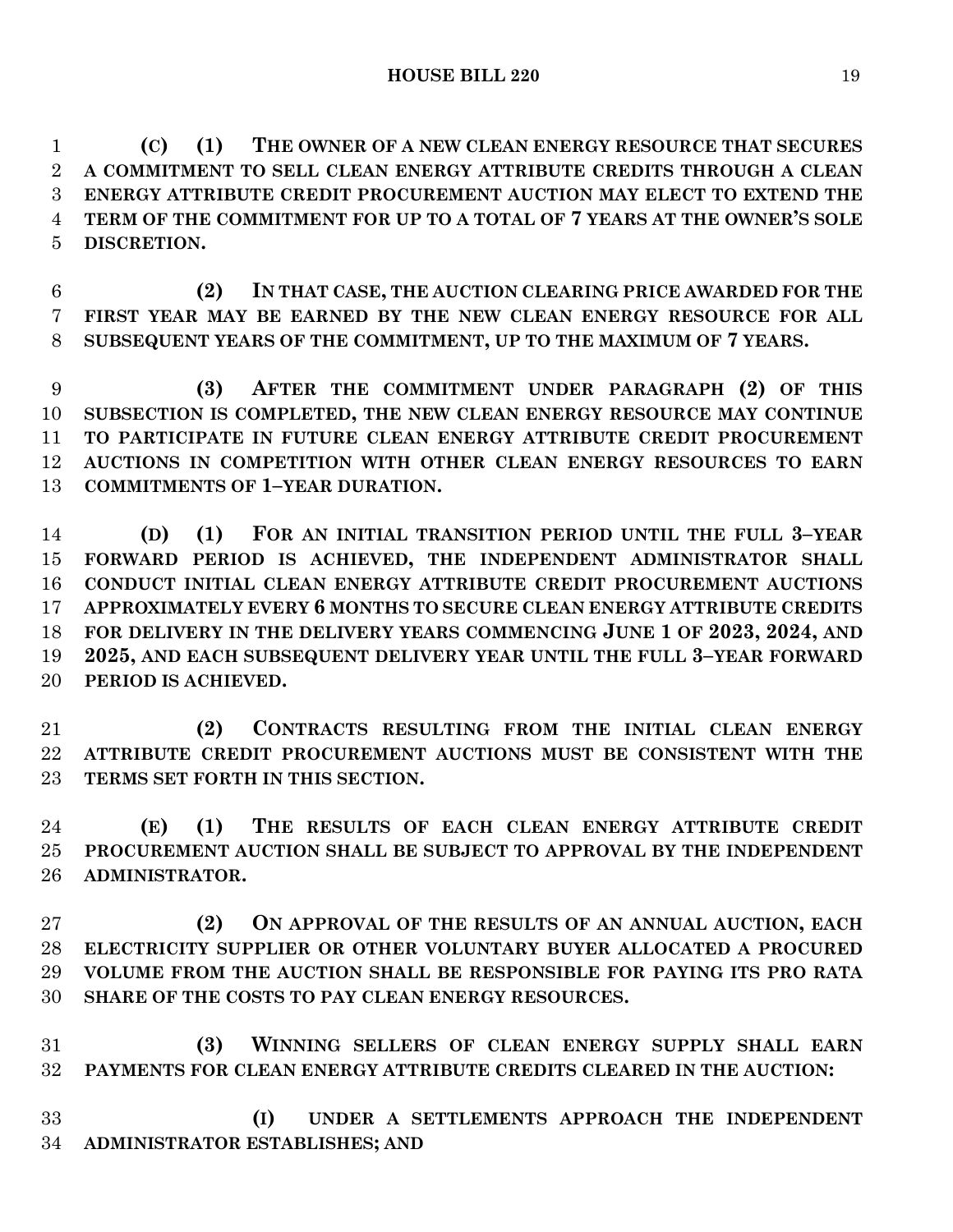# **(II) SUBJECT TO DELIVERY REQUIREMENTS THE INDEPENDENT ADMINISTRATOR ESTABLISHES.**

7–707.

 (a) (1) Except as provided in paragraph (2) of this subsection, in accordance with the obligation to provide standard offer service through the bid process created under § 7–510 of this title, the Commission shall allow an electricity supplier to recover actual dollar–for–dollar costs incurred**[**, including a compliance fee under § 7–705 of this subtitle,**]** in complying with **[**a State–mandated renewable energy portfolio standard**] THIS SUBTITLE**.

 (2) In accordance with the Phase II settlement agreement approved by the Commission in Order No. 78710 in Case No. 8908 on September 30, 2003, for any full–service agreement executed before the **FORMER** renewable energy **PORTFOLIO**  standard under this subtitle applies to an electric company, the electric company and its wholesale electricity suppliers may pass through their commercially reasonable additional costs, if any, associated with complying with the standard, **OR THE CLEAN ENERGY ATTRIBUTE CREDIT REQUIREMENTS UNDER THIS SUBTITLE,** through the end of the year of standard offer service in which the requirement took effect.

(b) **[**An electricity supplier may recover a compliance fee if:

 (1) the payment of a compliance fee is the least–cost measure to customers as compared to the purchase of Tier 1 renewable sources to comply with a renewable energy portfolio standard;

 (2) there are insufficient Tier 1 renewable sources available for the electricity supplier to comply with a renewable energy portfolio standard; or

 (3) a wholesale electricity supplier defaults or otherwise fails to deliver renewable energy credits under a supply contract approved by the Commission.

(c) Any cost recovery under this section:

 (1) for all electricity suppliers, may be in the form of a generation surcharge payable by all current electricity supply customers, except as otherwise provided in § 7–704(e) of this subtitle;

 (2) shall be disclosed to customers in a manner to be determined by the Commission; and

 (3) may not include the costs for a power purchase contract under the federal Public Utility Regulatory Policy Act contemplated in rates or restructuring proceedings.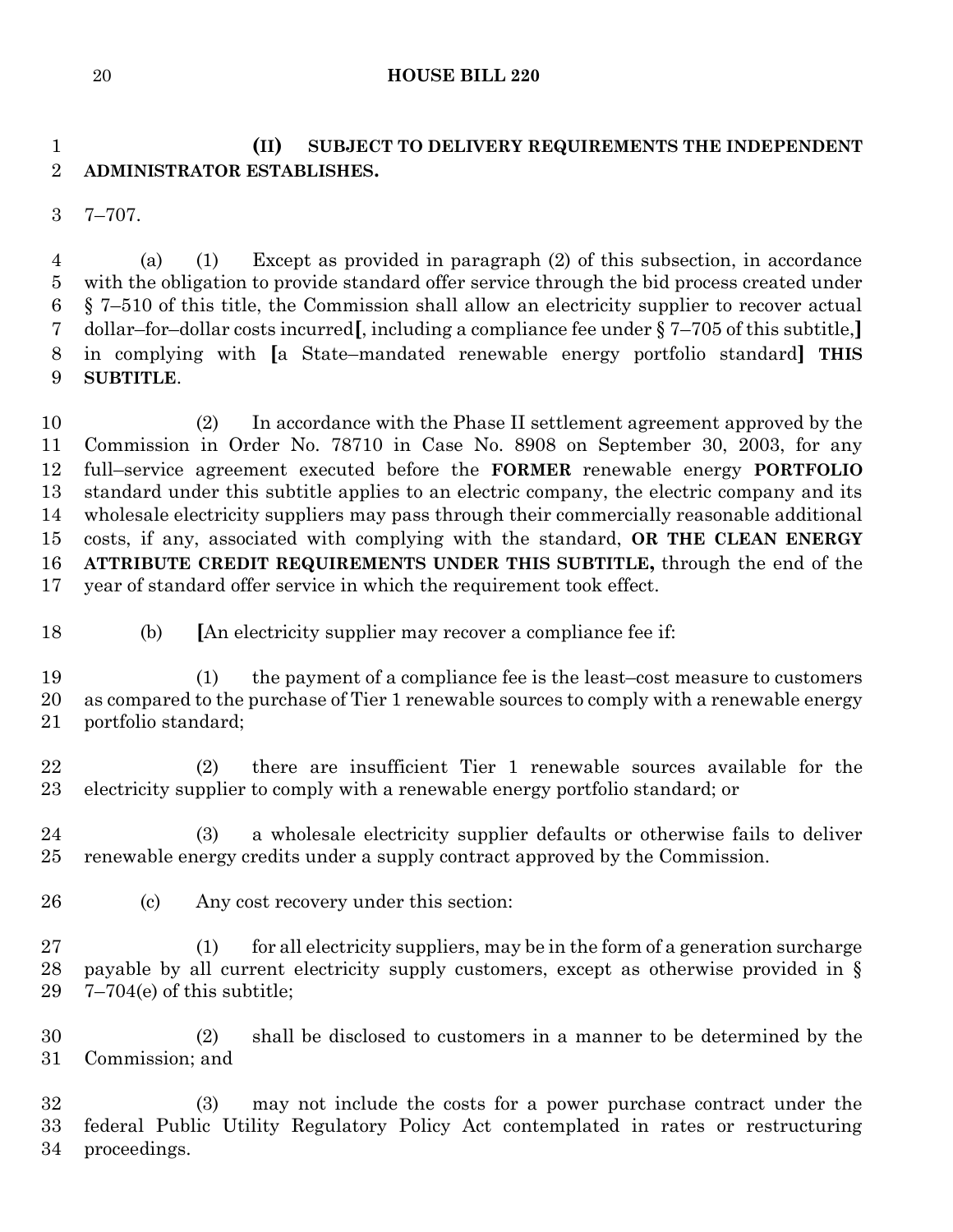(d)**]** (1) In accordance with regulations adopted by the Commission in consultation with the Department of Commerce, the Commission may waive the recovery of all or part of the **[**compliance**] CLEAN ENERGY ATTRIBUTE CREDIT** fee assessed on the load of a particular industrial or nonretail commercial customer for a particular year, based on a demonstration by the applicant of an extreme economic hardship that significantly impairs the continued operation of the applicant.

- (2) Any **[**compliance**] CLEAN ENERGY ATTRIBUTE CREDIT** fee recovery that is waived under this subsection may not be assessed against other customers.
- (3) An electricity supplier is not liable for any **[**compliance**] CLEAN ENERGY ATTRIBUTE CREDIT** fee that is waived under this subsection.
- 7–708.

 (a) (1) The Commission shall establish and maintain a market–based renewable electricity trading system to facilitate the creation and transfer of **[**renewable**] CLEAN** energy **ATTRIBUTE** credits.

 (2) To the extent practicable, the trading system shall be consistent with and operate in conjunction with the trading system developed by PJM Interconnection, Inc., if available.

 (3) The Commission may contract with a for–profit or a nonprofit entity to assist in the administration of the electricity trading system required under paragraph (1) of this subsection.

- (b) (1) The system shall include a registry of pertinent information regarding all:
- 

(i) available **[**renewable**] CLEAN** energy **ATTRIBUTE** credits; and

- (ii) **[**renewable**] CLEAN** energy **ATTRIBUTE** credit transactions among electricity suppliers in the State, including:
- 1. the creation and application of **[**renewable**] CLEAN** energy **ATTRIBUTE** credits;
- 2. the number of **[**renewable**] CLEAN** energy **ATTRIBUTE**  credits sold or transferred; and
- 3. the price paid for the sale or transfer of **[**renewable**] CLEAN** energy **ATTRIBUTE** credits.
- (2) (i) The registry shall provide current information to electricity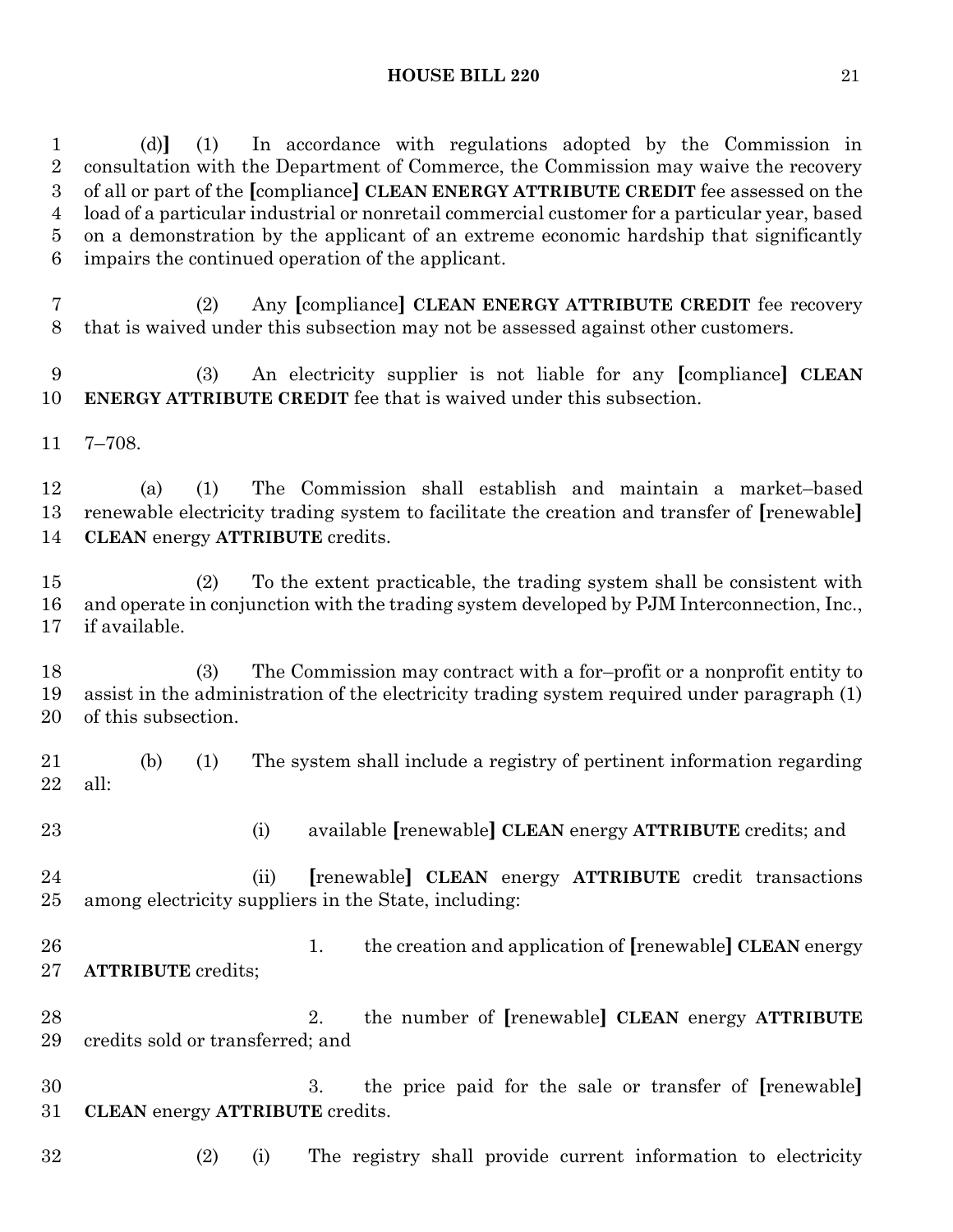suppliers and the public on the status of **[**renewable**] CLEAN** energy **ATTRIBUTE** credits created, sold, or transferred in the State.

 (ii) Registry information shall be available by computer network access through the Internet.

7–709.

 (a) An electricity supplier may use accumulated **[**renewable**] CLEAN** energy **ATTRIBUTE** credits to meet the renewable energy portfolio standard, including credits created by a renewable on–site generator.

 (b) A **[**renewable**] CLEAN** energy **ATTRIBUTE** credit may be sold or otherwise transferred.

 (c) **[**(1) (i) If an electricity supplier purchases solar renewable energy credits directly from a renewable on–site generator with a capacity that exceeds 10 kilowatts to meet the solar component of the Tier 1 renewable energy portfolio standard, the duration of the contract term for the solar renewable energy credits may not be less than 15 years.

 (ii) The minimum required term under subparagraph (i) of this paragraph does not affect the ability of the parties to negotiate a price for a solar renewable energy credit that varies over time in any manner.

 (2) (i) An electricity supplier that purchases solar renewable energy credits from a renewable on–site generator with a capacity not exceeding 10 kilowatts shall purchase the credits with a single initial payment representing the full estimated production of the system for the life of the contract.

- 
- 23 (ii) The Commission shall:

 1. develop a method for estimating annual production from the type of system described in subparagraph (i) of this paragraph and allocating the credits to the electricity supplier in a manner that is consistent with the duration of the contract; and

 2. determine the rate for a payment made to a renewable on–site generator under subparagraph (i) of this paragraph.

 (d)**]** (1) Except as authorized under paragraph (2) of this subsection **OR § 7–706(C) OF THIS SUBTITLE**, a **[**renewable**] CLEAN** energy **ATTRIBUTE** credit shall exist for 3 years from the date created.

 (2) A **[**renewable**] CLEAN** energy **ATTRIBUTE** credit may be diminished or extinguished before the expiration of 3 years by: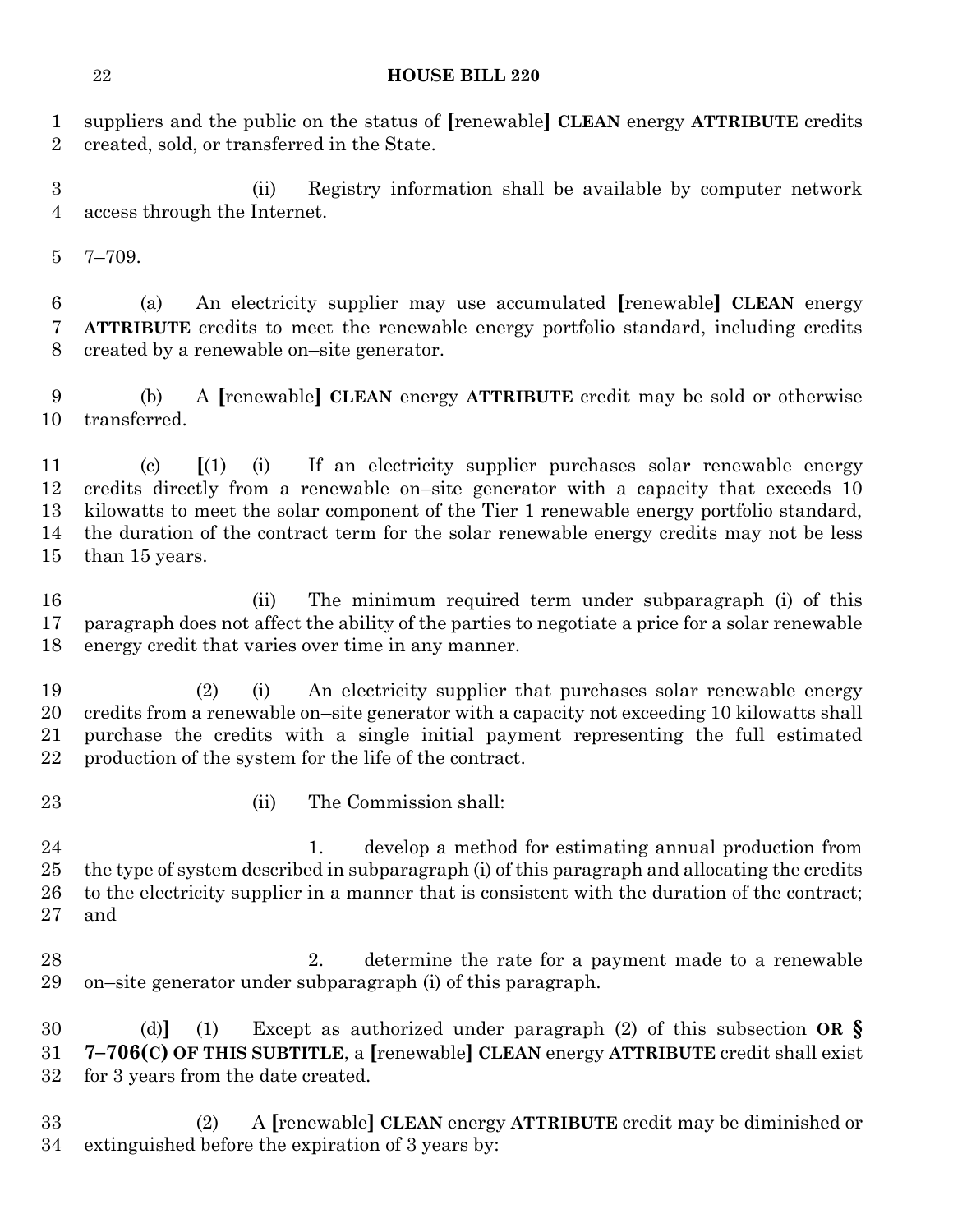| $\mathbf{1}$                       |                                                 | (i)   | the electricity supplier that received the credit;                                                                                                                                                                                                                                                                                                                   |
|------------------------------------|-------------------------------------------------|-------|----------------------------------------------------------------------------------------------------------------------------------------------------------------------------------------------------------------------------------------------------------------------------------------------------------------------------------------------------------------------|
| $\sqrt{2}$                         |                                                 | (ii)  | a nonaffiliated entity of the electricity supplier:                                                                                                                                                                                                                                                                                                                  |
| $\boldsymbol{3}$<br>$\overline{4}$ | receiving the credit; or                        |       | 1.<br>that purchased the credit from the electricity supplier                                                                                                                                                                                                                                                                                                        |
| $\overline{5}$<br>6                | credit; or                                      |       | 2.<br>to whom the electricity supplier otherwise transferred the                                                                                                                                                                                                                                                                                                     |
| $\overline{7}$<br>8                | requirements of $\S$ 7–704(f) of this subtitle. | (iii) | demonstrated noncompliance by the generating facility with the                                                                                                                                                                                                                                                                                                       |
| 9<br>10<br>11<br>12<br>13          | (e)<br>this subtitle:                           |       | Notwithstanding subsection $(d)(2)(iii)$ of this section, and only if the<br>demonstrated noncompliance does not result in environmental degradation, an electricity<br>supplier that reasonably includes in its annual report under $\S$ 7-705 of this subtitle a<br>renewable energy credit that is extinguished for noncompliance with $\S 7-704(f)(1)$ or (2) of |
| 14                                 | (1)                                             |       | may continue to rely on that credit for that year; but                                                                                                                                                                                                                                                                                                               |
| 15                                 | (2)                                             |       | for later years must:                                                                                                                                                                                                                                                                                                                                                |
| 16<br>17                           | under $\S 7-704(f)$ of this subtitle; or        | (i)   | demonstrate a return to compliance of the generating facility                                                                                                                                                                                                                                                                                                        |
| 18<br>19                           | source.                                         | (ii)  | replace the credit with a renewable energy credit from another                                                                                                                                                                                                                                                                                                       |
| 20<br>22<br>23<br>24               | $(f)$ $(D)$<br>THIS SUBTITLE.                   | (1)   | The Commission by regulation shall establish requirements for<br>21 documentation and verification of [renewable] CLEAN energy ATTRIBUTE credits by<br>licensed electricity suppliers and other generators that create and receive credits for<br>compliance with [the standards for Tier 1 renewable sources and Tier 2 renewable sources]                          |
| 25                                 | (2)                                             |       | COMPLIANCE WITH THIS SUBTITLE MAY BE ENFORCED THROUGH:                                                                                                                                                                                                                                                                                                               |
| 26<br>27                           |                                                 | (I)   | <b>NONFORWARD</b><br><b>AUCTION</b><br><b>COINCIDENT</b><br><b>THE</b><br><b>WITH</b><br>$\mathbf{A}$<br>COMPLIANCE DEADLINE AFTER EACH DELIVERY YEAR;                                                                                                                                                                                                               |
| 28<br>29                           | OF CARBON; OR                                   | (II)  | A NONCOMPLIANCE FEE SET AT 1.5 TIMES THE SOCIAL COST                                                                                                                                                                                                                                                                                                                 |
| 30<br>31                           |                                                 | (III) | BOTH A NONFORWARD AUCTION AND NONCOMPLIANCE FEE<br>IN ACCORDANCE WITH ITEMS (I) AND (II) OF THIS PARAGRAPH.                                                                                                                                                                                                                                                          |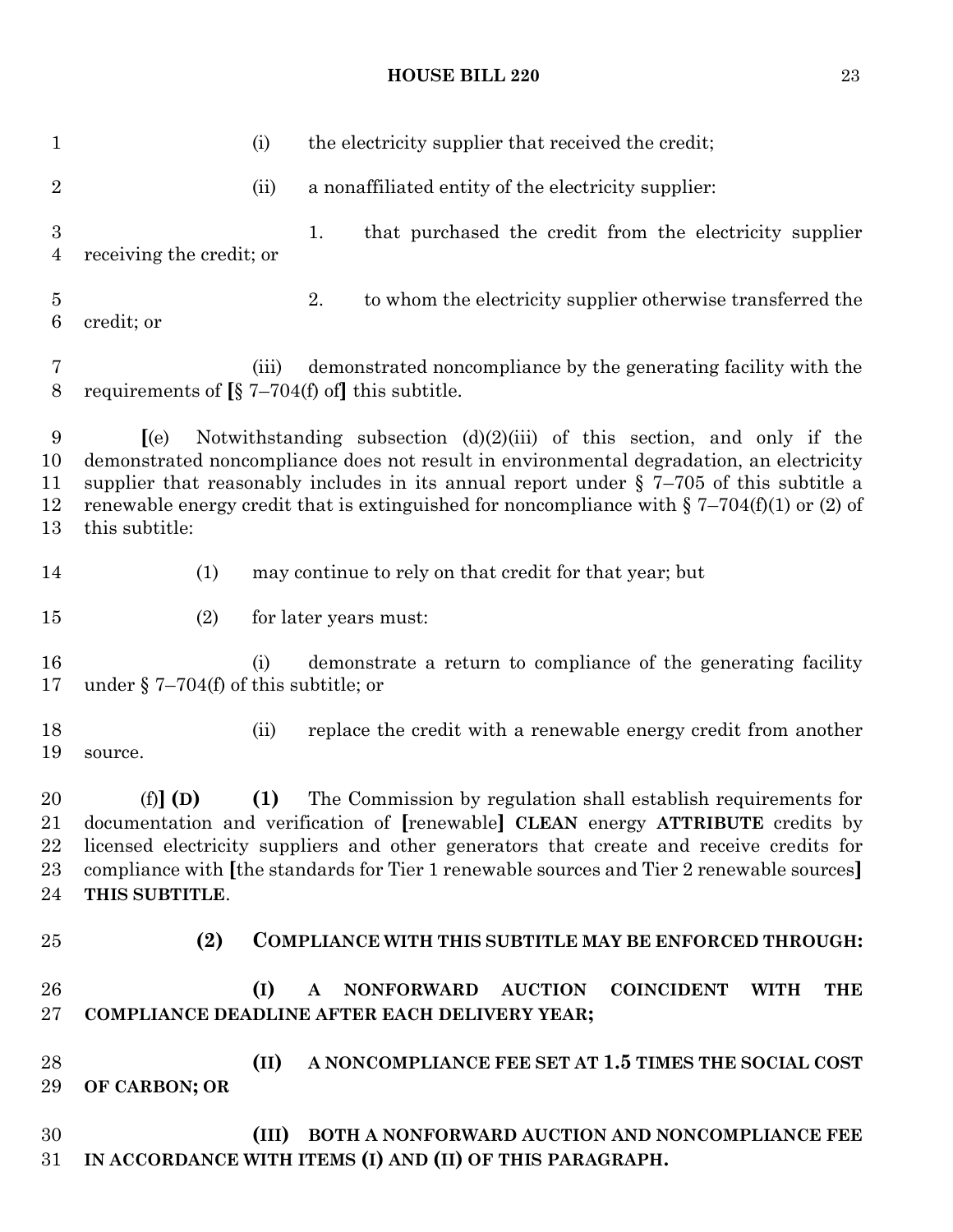**(E) BEGINNING WITH THE DELIVERY YEAR STARTING JUNE 1, 2023, AND NOTWITHSTANDING ANY OTHER CONTRARY PROVISION OF THIS SUBTITLE:**

 **(1) NOTHING IN THIS SECTION MAY BE CONSTRUED TO ALTER ANY PERSON'S RIGHTS OR OBLIGATIONS UNDER CONTRACTS EXECUTED BEFORE JANUARY 1, 2023, FOR THE PURCHASE OR SALE OF CREDITS UNDER THE RENEWABLE ENERGY PORTFOLIO STANDARD; AND**

 **(2) THE QUANTITIES OR RENEWABLE ENERGY CREDITS AND OFFSHORE RENEWABLE ENERGY CREDITS PROCURED UNDER THOSE CONTRACTS SHALL BE SUBTRACTED FROM THE MINIMUM QUANTITY OF CLEAN ENERGY ATTRIBUTE CREDITS TO BE PROCURED BY ELECTRICITY SUPPLIERS.**

7–710.

 The Commission may impose an administrative fee on a **[**renewable**] CLEAN** energy **ATTRIBUTE** credit transaction, but the amount of the fee may not exceed the Commission's actual direct cost of processing the transaction.

7–711.

 **[**(a)**]** The Commission has the same power and authority with respect to an electricity supplier under this subtitle that the Commission has with respect to any public service company under this division for the purposes of investigating and examining the electricity supplier to determine compliance with this subtitle and with other applicable law.

 **[**(b) (1) Beginning January 1, 2008, the Commission shall designate an 22 individual to be responsible for the oversight of compliance with the requirements of Tier 1 renewable sources that are to be derived from solar energy.

(2) The individual designated under paragraph (1) of this subsection shall:

 (i) develop the program for the requirements for Tier 1 renewable sources derived from solar energy;

 (ii) provide education and outreach to promote the use of solar energy; and

 (iii) make policy recommendations to the Commission regarding improving the State's use of solar energy, including the development of clear, simple, and straightforward forms, requirements, and procedures to facilitate participation by homeowners and small businesses in deployment of solar generation in the State.**]**

7–713.